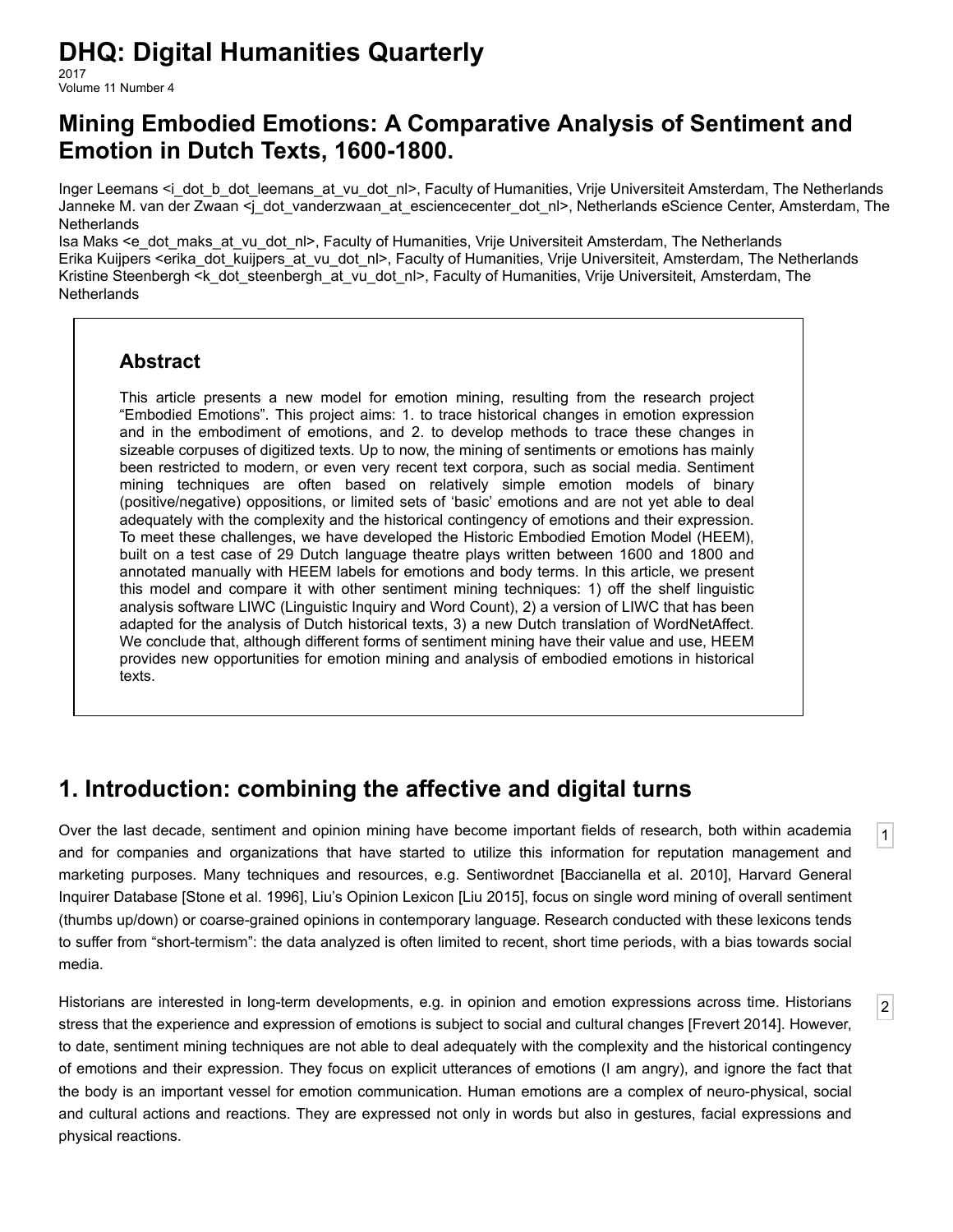<span id="page-1-0"></span>[Over the last years, emotions and their history have become a focus point for research \[R](#page-16-3)[osenwein 200](#page-17-1)[2\] \[Boddice](#page-16-3) 2014] [[Frevert 2014\]](#page-16-2) [[Matt and Stearns 2013\]](#page-16-4) [\[Plamper 2015\]](#page-17-2). Centers for emotion studies were founded in Berlin, London, Australia, France, and Amsterdam, specialized journals (e.g. *Emotion Review*) and discussion forums provide platforms for emotion researchers (e.g. H-EMOTIONS, EMONET-L, HIST-EMOTION). The cultural and historical complexity of emotions has been analyzed in a multitude of studies, providing insight in the complex relations between mind and body, in the constantly changing vocabularies used to address emotions, and in the changeable appraisal of emotions. However, up to now, most of the (historical) research in emotion studies relies mainly on traditional [hermeneutical methods of research \[](#page-17-3)[Leemans 201](#page-16-5)[7\] \(for examples of historical sentiment mining see e.g. \[Sprugnoli et](#page-17-3) al. 2016]).

[3](#page-1-0)

[4](#page-1-1)

[5](#page-1-2)

[6](#page-1-3)

[7](#page-1-4)

[8](#page-1-5)

[9](#page-1-6)

<span id="page-1-1"></span>In our project, we aim to test existing sentiment mining techniques for their capacity to analyze emotion expression in previous ages, and to develop an enriched form of sentiment mining based on an "embodied emotions model" that is capable of tracing historical changes in the verbal and bodily expression of emotions over time.

<span id="page-1-2"></span>To analyze the emotional practices of the past, we chose to focus on Dutch language theater texts of the early modern period (1600-1800). Theatre texts are rich sources for emotion research since staging emotions is one of the main goals of this genre. Characters tend to be very explicit in indicating their feelings, while stage directions and speech lines give us information about the bodily enactment of emotions. Although the communication on stage seems to have little in common with daily speech, the way emotions were described, expressed and enacted nonetheless appealed to a very large audience that apparently recognized and immersed itself in the tribulations and emotions of the characters.

<span id="page-1-3"></span>Theater texts offer an excellent case to explore the possibilities of historical emotion mining over a longer period as it is one of the oldest literary genres that remained popular over centuries. Moreover, the two hundred years between 1600 and 1800 witnessed fundamental changes in emotional culture and the enactment of emotions on stage. During the 18th century, the classic view on "passions" as highly embodied, strong and threatening impulses waned and a more positive appreciation of the senses and sensibility as source of human knowledge and morality came to the fore. New theatre forms, e.g. the bourgeois tragedy or the "Comédie Larmoyante", replaced the traditional fierce passions from the tragedy – such as anger, revenge, remorse, shame and despair with "smaller" emotions or "sentiments" such as sadness, infatuation, bliss and sensibility [\[Leemans and Johannes 2013](#page-16-6)]. The medical conception of the humoral system considered the condition of the blood, phlegm, yellow bile and black bile as of great influence on emotional health [\[Plamper 2015](#page-17-2)]. This view remained dominant throughout the seventeenth and eighteenth centuries but at the same time new medical theories came to the fore. The presumed physical determinants of emotional wellbeing seem to have shifted gradually from the bodily fluids to the nerves, the muscles and the skin [\[Plamper 2015](#page-17-2)] [[Frevert 2014\]](#page-16-2) [\[Dixon 2003\]](#page-16-7). Although we expect that with these migrations, the bodily expressions of emotions changed as well, systematic research into this change is still lacking.

<span id="page-1-4"></span>Within the Dutch language area, hardly any digital research has been conducted into the history of emotions, nor into early modern theatrical or literary culture. Current text, concept or sentiment mining projects tend to focus on 20th- and 21st-century data sets, e.g. social media, newspapers, journals, or novels (see e.g. [\[Wevers 2017\]](#page-17-4) [[Eijnatten et al. 2014\]](#page-16-8) [\[Pander Maat et al. 2014](#page-16-9)] [[Dalen-Oskam 2013](#page-16-10)] [[Vossen et al. 2013](#page-17-5)]. For the 19th century, Dutch biographical datasets have been sources for digital textual research that extracted biographical information and conceptualizing "events" from these datasets [[Braake and Fokkens 2015\]](#page-16-11).

<span id="page-1-5"></span>For the early modern period, the ePistolarium project is one of the few projects researching textual culture in the Dutch language with computational tools. ePistolarium provides a web application that allows users to browse through 20.000 digitized letters from Dutch scholars and from scientists who stayed in the Dutch Republic during the 17th century. This letter collection has been the base for exploratory topic modeling [[Wittek and Ravenek 2011](#page-17-6)]. So, while digital research into Dutch language texts is developing rapidly, our work on early modern Dutch literary texts opens up fresh territory.

<span id="page-1-6"></span>One of the reasons for the delayed employment of digital research tools by researchers of early modern history is that current text mining tools developed for modern language texts do not work well for older texts as vocabulary, meaning and spelling altered importantly over time. Moreover, spelling in early modern texts is highly inconsistent. For early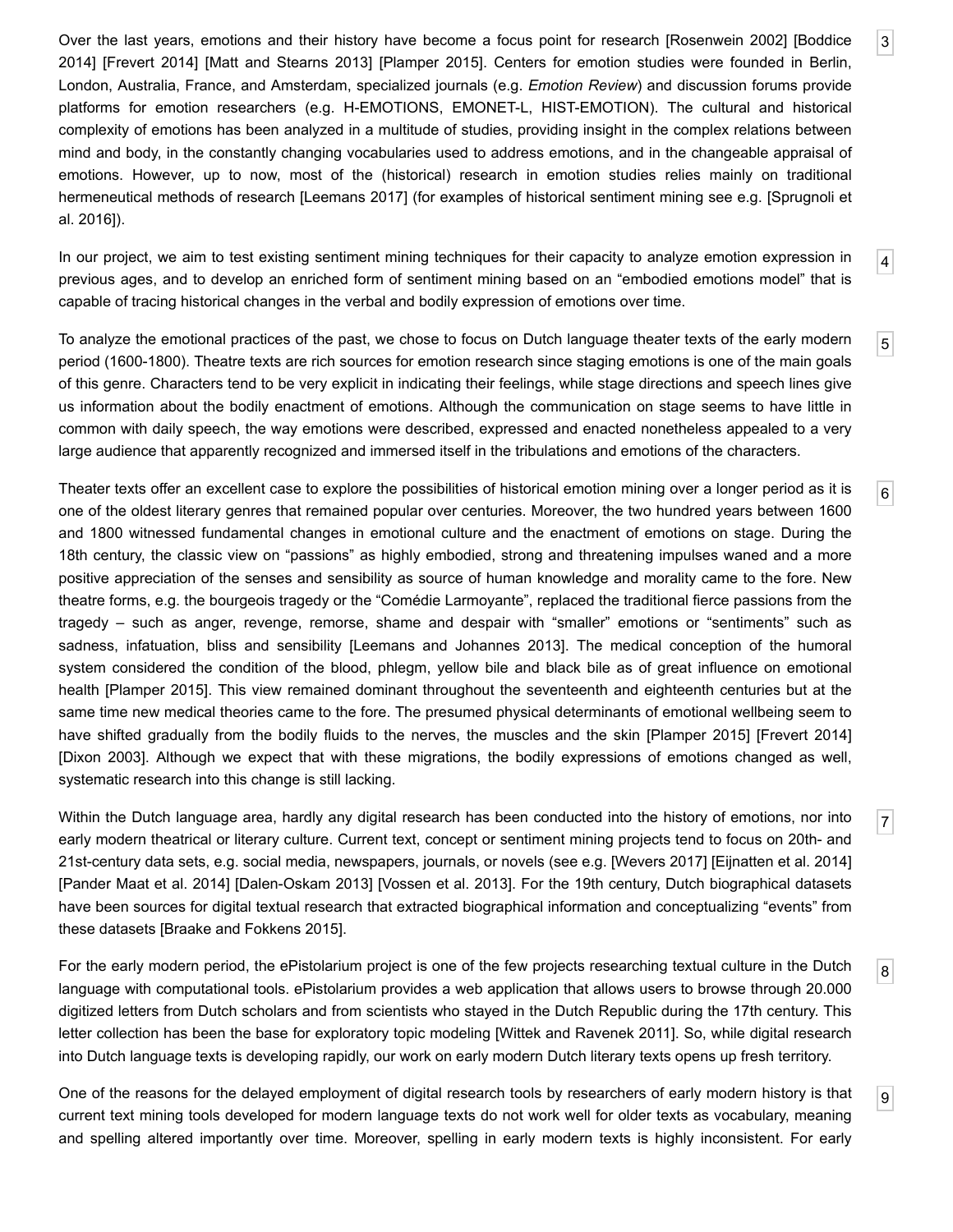modern texts, lexicons or classification schemes of emotions are not available.

## **2. Development of Historical Embodied Emotions Model (HEEM)**

<span id="page-2-2"></span>[10](#page-2-2) For the corpus selection of this project, we collaborated with DBNL (Digital Library of Dutch Literature) and with Nederlab - a project that aims to provide online access to all digitized Dutch language texts since the Middle Ages. We selected 280 theatre texts from the period 1600-1800, representing different periods (Renaissance 1600-1669, Classicism 1670-1749, Enlightenment 1750-1800) and different genres (tragedies, comedies and farces). Most of the theatre texts were xml represented according to TEI standards ([http://www.tei-c.org](http://www.tei-c.org/)), so we could differentiate between scenes, characters, speaker turns, and stage directions.

<span id="page-2-3"></span>[11](#page-2-3) We selected 29 texts from our corpus of 280 plays to annotate manually. The selection ensured coverage of different theatre genres (tragedy, comedy, farce), and different periods. We converted the TEI XML files into Folia and used the KAF annotator for our annotation process.<sup>[1]</sup>

[12](#page-2-4)

<span id="page-2-4"></span>This set of annotated files is employed in different ways. First of all, as it is a representative sample of the entire HEEMcorpus, it provides preliminary answers for our research questions concerning the changes in emotion expression over time. Furthermore, it serves as a test and training set for the development of machine learning methods aiming at automatically annotating the entire corpus of 280 plays. The results of this process will be the subject of a later publication. In this article, we present the results of the model development on the basis of the 29-corpus. We will use this model and corpus as a test set for comparisons with other sentiment mining methods.

### **2.1. HEEM annotation guidelines**

<span id="page-2-0"></span>[13](#page-2-0) In our project we distinguished emotions from related categories such as mood, trait, cognitive state, physical state, edonic state, attitude and sensation (cf. WordNet-Affect - [[Strapparava and Valitutti 2004\]](#page-17-7)). We decided to focus on emotions proper, although the adjacent category of "moods" turned out to be hardly distinguishable from emotions in some cases. Additionally, we adopted the definition of emotions by Klaus Scherer who defines an emotion as a strong feeling deriving from one's circumstances or relationships with others involving cognitive appraisal, bodily symptoms, (a readiness for) action, motoric expression (for instance in face or voice) and subjective awareness [\[Scherer 2005,](#page-17-8) 697, 703–5]. Besides emotions we are also interested in the simultaneous occurrence of bodily reactions. In total, we developed five annotation categories (Table 1).

<span id="page-2-1"></span>[14](#page-2-1) In the annotation guidelines we further defined the five categories and provided lists of examples (see HEEM-Github for more detailed information). Starting from these definitions and after a preliminary exploration of a subset of corpus texts, we composed a list of 37 emotions relevant for the interpretation of early modern theatre texts (Table 2).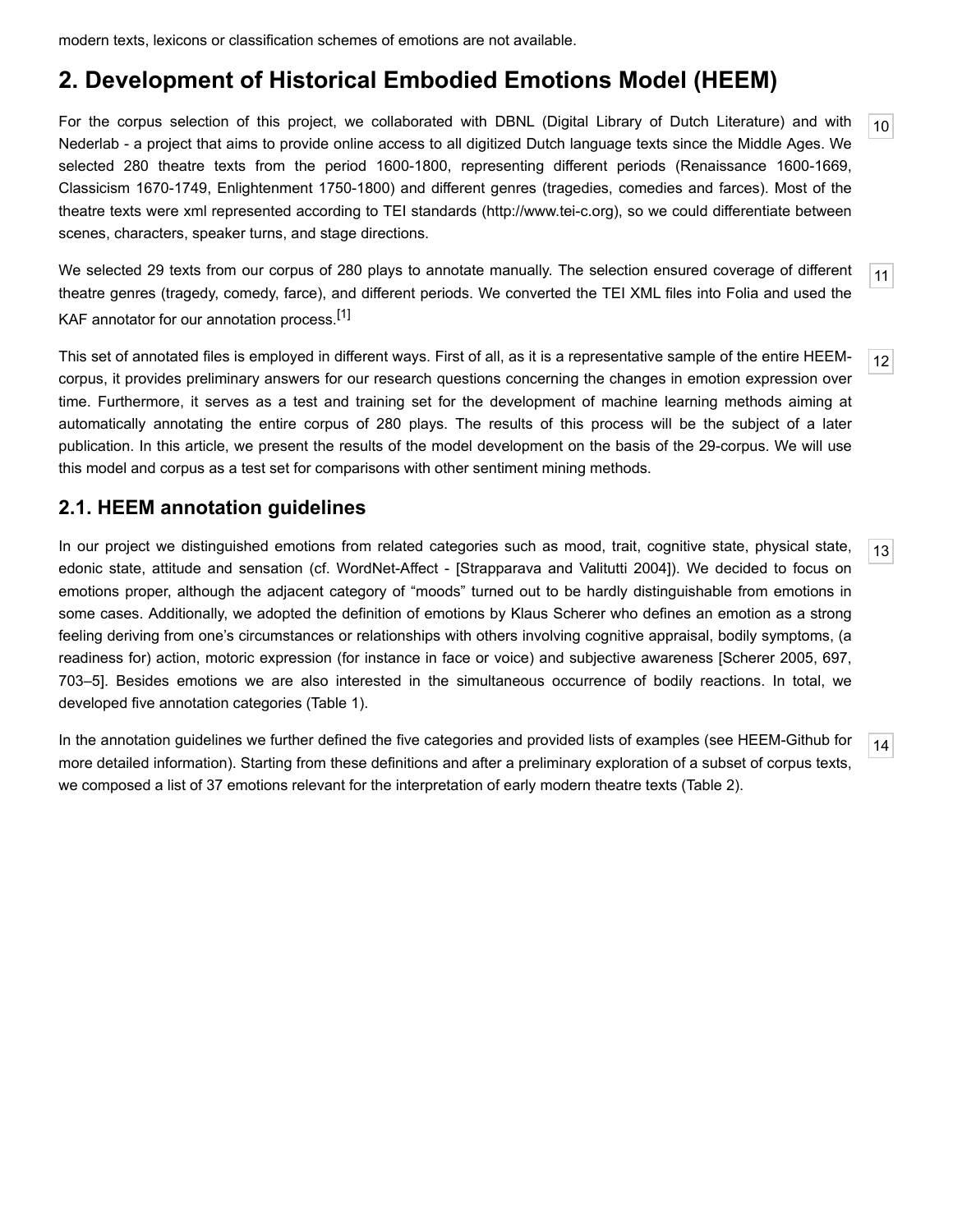| <b>CONCEPT</b><br><b>TYPE</b> | <b>EXPLANATION</b>                                                                                                                                                                                             | <b>ILLUSTRATION</b>                                                                               |
|-------------------------------|----------------------------------------------------------------------------------------------------------------------------------------------------------------------------------------------------------------|---------------------------------------------------------------------------------------------------|
| <b>Emotion</b>                | Strong feeling deriving from one's circumstances or relationships<br>with others involving cognitive appraisal, bodily symptoms, (a<br>readiness for) action, motorical expression and subjective<br>awareness | weerzin (aversion), haten<br>(to loathe), verliefd (in<br>love), verdrietig (sad)                 |
| <b>Body part</b>              | Internal and external parts of the body                                                                                                                                                                        | gezicht (face), spieren<br>(muscles), bloed (blood),<br>geest (mind), ogen (eyes)                 |
| <b>Bodily</b><br>process      | (uncontrollable) reactions of the body coinciding with emotions                                                                                                                                                | huilen (cry), zuchten<br>(sigh, moan), blozen<br>(blush), rillen ( <i>tremble</i> )               |
| <b>Emotional</b><br>action    | (controllable) human action triggered by an emotion                                                                                                                                                            | schelden (scold), in de<br>armen sluiten (embrace),<br>honen (scorn), smeken<br>(beg)             |
| <b>Body</b><br>sensation      | Sensations and perception of temperatures, tastes, smells,<br>vibrations and movements in the body associated with emotional<br>experience                                                                     | warm (warm), koud<br>(cold), bitter (bitter),<br>$drop (dry)$ ,<br>samentrekkend<br>(contracting) |

**Table 1.** HEEM Emotional Concepts

Anger (Woede); Annoyance (Wrevel); Acquiescence (Berusting); Awe (Ontzag); Benevolence (Welwillendheid); Compassion (Mededogen); Dedication (Toewijding); Desire (Verlangen); Despair (Wanhoop); Disappointment (Teleurstelling); Disgust (Walging); Envy (Jaloezie); Fear (Angst); Feeling of loss (Gemis); Greed (Hebzucht); Happiness (Geluk); Hatred (Haat); Heavy-heartedness (Bedruktheid); Honor (Eergevoel); Hope (Hoop); Joy (Blijdschap); Love (Liefde); Loyalty (Trouw); Moved (Ontroerd); Offended (Beledigd); Pride (Trots); Relief (Opluchting); Remorse (Wroeging); Sadness (Verdriet); Shame (Schaamte); Spitefulness (Wrok); Suspicion (Achterdocht); Trust (Vertrouwen); Unhappiness (Ongelukkig); Vindictiveness (Wraakzucht); Wonder (Verwondering); Worry (Bezorgheid);

**Table 2.** HEEM emotion categories (37)

<span id="page-3-0"></span>Words were annotated and interpreted in context, which means that a polysemous word like the Dutch noun "hoop" which has two meanings (*heap* and *hope*) will only be identified if it is used in its second meaning. Likewise, body related concepts, i.e. body parts, bodily processes and body sensations, are only identified if they are involved in an emotion expressed in the text. In the case of bodily processes, for instance, the reaction must be triggered by an emotion and not by any other phenomenon. For example, *trembling* is annotated in a sentence such as *she trembles with anger*, but is not annotated in: *she trembles from the cold*.

<span id="page-3-1"></span>Each annotated concept is classified into one of the 37 classes of the HEEM emotion classification. Consider, for example, the following sentence and its annotations: Ex. (1) "Ik kreeg van haar daar zulk gekyf; / Dat noch het hart beefd in me lyf" ("She scolded at me so terribly that my heart is still trembling in my body"). The word "gekyf" (*scolding*) can be identified as an emotional action and linked to the emotion class Anger. "Hart" (*heart*) is annotated as a body part and, in this case, linked to the emotion class Fear. Likewise, "beefd in me lyf" (*tremble in my body* / *breast*) is identified as Bodily Process and also linked to the emotion class Fear. In the annotations, no distinction was made between the references to body parts or bodily processes in a literal and a metaphorical sense. The reason for this decision was that such a distinction is often quite difficult to make in early modern texts, where expressions which we now consider to be metaphorical often had a quite material basis in humoral theories of the passions.

### **2.2. Inter-annotator study**

<span id="page-3-2"></span>[17](#page-3-2) The annotation was performed by a group of experienced readers of early modern Dutch (theatre) texts. An inter-

[15](#page-3-0)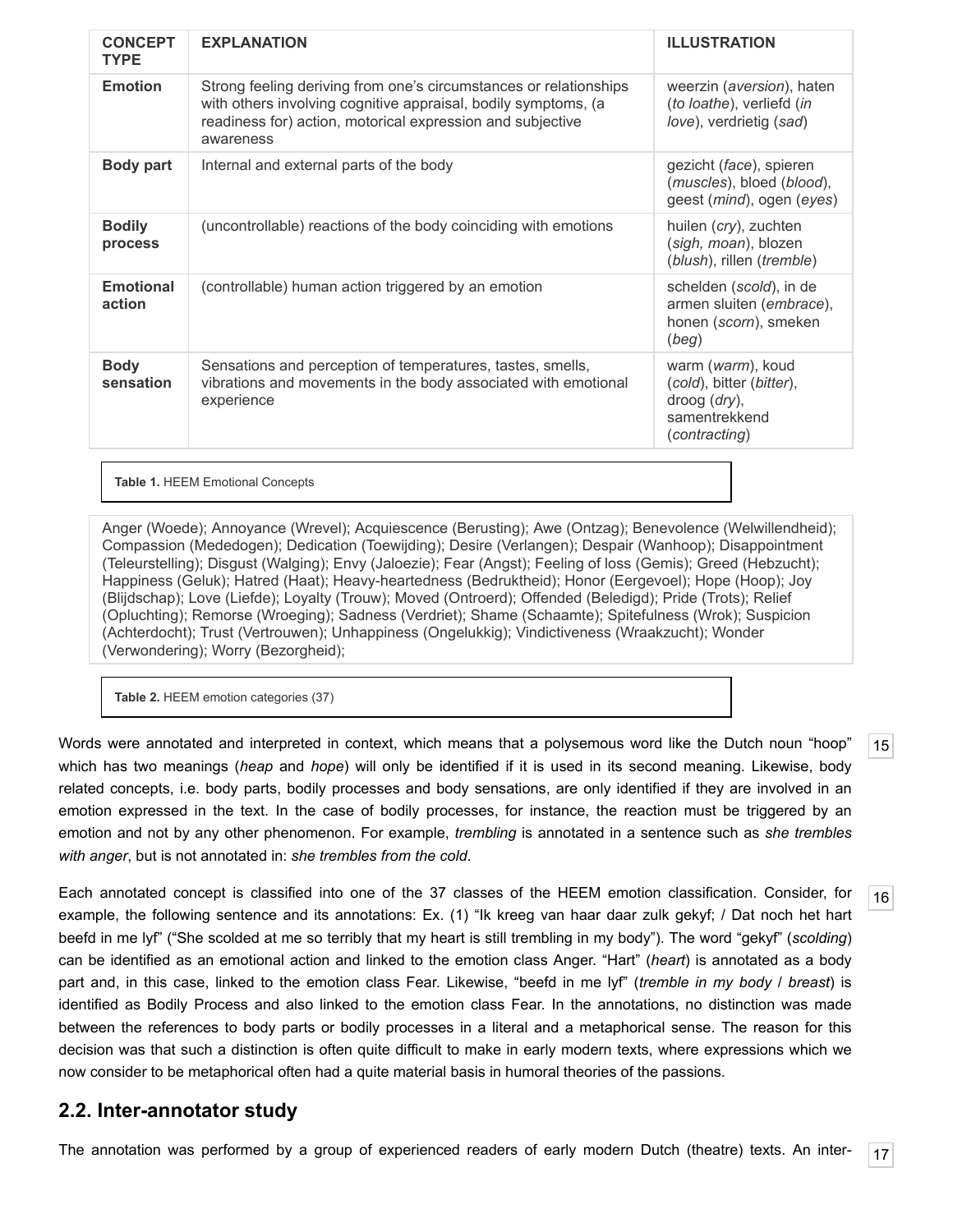annotator study was carried out to check the consistency and reliability of the annotations. Five annotators annotated independently 2 documents with a total of approx. 1100 sentences. Agreement is calculated following the metric *agr* as proposed by [\[Wiebe et al. 2005\]](#page-17-9) and [[Read and Carroll 2010\]](#page-17-10), who calculate agreement on similar data. This metric calculates pair-wise agreement by first measuring precision of annotator A's annotations on B's annotations, and then measuring precision of annotator B's annotations on annotator A's annotations. Agreement between 2 annotators is the mean of the 2 scores. We only report overall agreement (Table 3 and 4), which is the mean of the pair-wise scores.

<span id="page-4-0"></span>One of the problems of these kinds of annotations is that different annotators are likely to choose different unit lengths while marking up what is essentially the same. If we consider again example (1), we cannot know whether an annotator identifies only the word "beefd" (*trembles*) or whether he considers the whole sentence ("het hart beefd in me lyf") as a Bodily Process. We took a lenient approach and considered an overlap of one word as matching.

| <b>OVERALL</b> |
|----------------|
| .73            |
| -73            |
| 47             |
| -30            |
| -61            |
|                |

**Table 3.** Overall agreement on HEEM concepts in percentages

<span id="page-4-1"></span>We first measured agreement on the identification of the different concept types in text. Table 3 shows that the concept types Emotion, Body Part and to a lesser extent Sensation are reliably identifiable, with overall scores of 73, 73 and 61%, respectively. Bodily Processes and Emotional Actions, however, have low agreement scores, which do not allow for definite conclusions. On the basis of these results we decided to drop the categories Emotional Action and Bodily Process for our model development. The lack of agreement in these two categories is caused by the fact that some annotators tended to include more expressions than others. Plays are literary texts that artistically play with words and that are larded with metaphors. In the following sentence body part and emotion are easy to identify: "Wat nevel van verdriet bezwalkte uw blinckende ogen" (*What haze of sorrow drapes your gleaming eyes*). There is sorrow connected to the eyes, but what exactly happens to the eyes? And should that be taken literally? We agreed to take metaphors and expressions literally even though it could be a literary construction and thus that a phrase like this should be tagged as the description of a bodily process. Nonetheless this type of "bodily processes" could be easily overlooked.

<span id="page-4-2"></span>We also measured agreement on the classifications of emotions into one of the specific HEEM emotion categories. On this task the annotators achieved an agreement of 85%. The numbers show that the identification of emotions (0.73) is harder than their classification into subcategories once the expressions are identified (0.85).

# **3. Adapting LIWC and WordNetAffect for historical emotion mining**

### **3.1. LIWC**

<span id="page-4-3"></span>While we were developing HEEM, we also started experimenting with off-the-shelf sentiment mining tools. We chose Linguistic Inquiry and Word Count (LIWC) as the most promising sentiment and embodiment mining technique for further exploration. LIWC is a text analysis software program, which provides a simple but effective way of measuring tendency and strength of emotions (and other psychological properties) in text [[Pennebaker et al. 2001\]](#page-16-12) [Pennebaker et al. 2015]. The LIWC dictionary was translated into Dutch and tested by Dutch social scientists [Zijlstra et al. 2004].<sup>[2]</sup>

<span id="page-4-4"></span>The LIWC software processes each word of a text by searching for matches with a categorized dictionary, including around 4,500 words and word stems. As the software is developed by and for psychologists, it provides lists of words on wellbeing, affect, cognition, biological processes, social practices, and some specific emotions, e.g. anger, anxiety, sadness [\[Tausczik and Pennebaker 2010\]](#page-17-13) [[Kahn et al. 2007](#page-16-13)].<sup>[3]</sup> The categories Posemo and Negemo cover a broad

[18](#page-4-0)

[19](#page-4-1)

[20](#page-4-2)

[21](#page-4-3)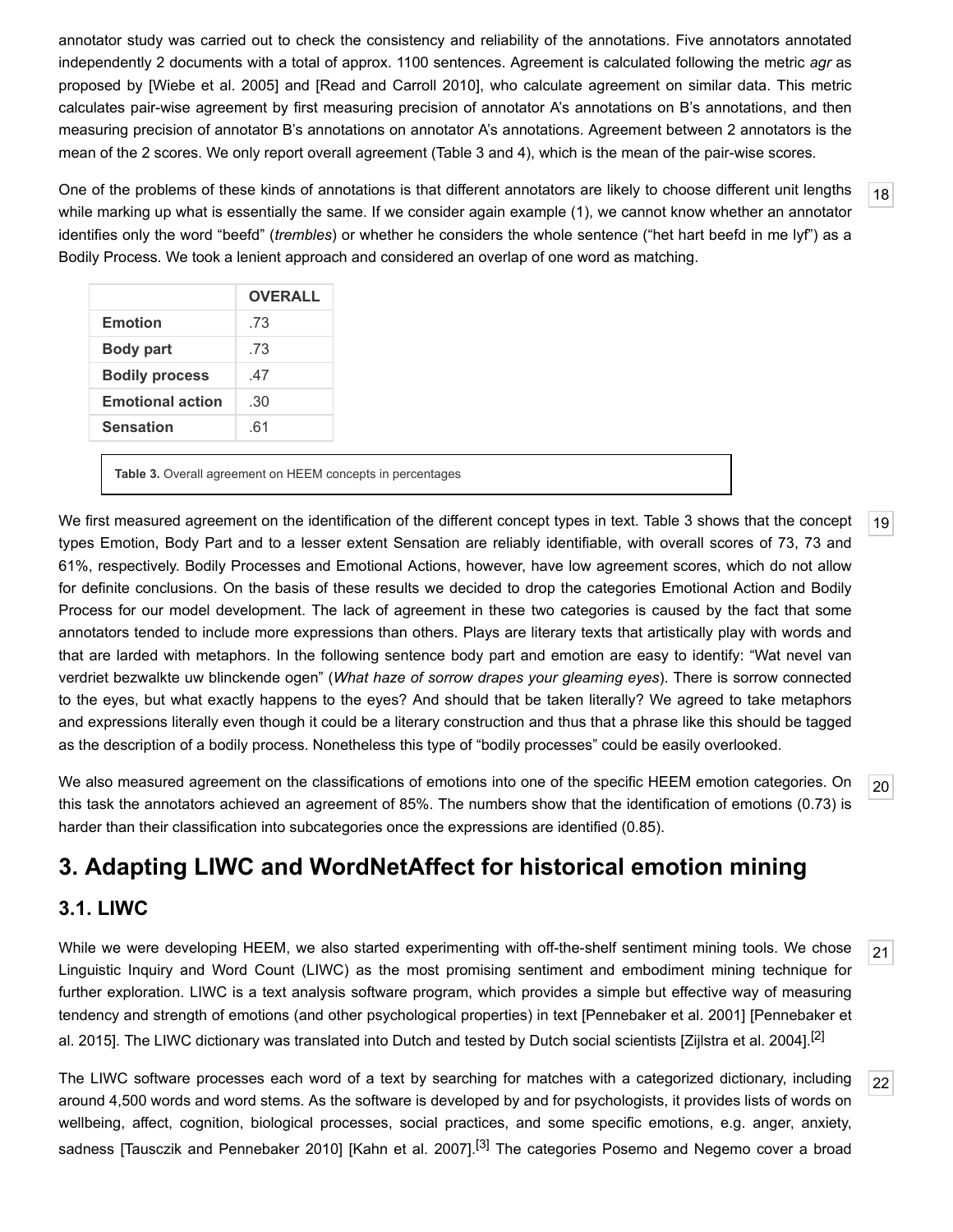range of terms that express positive and negative appreciations and sentiments including adjectives and adverbs like *nice* or *edgy*, as well as states or situations that could allude to moods or indicate positive or negative appraisal such as *alone* or *gloomy*. See Table 4 for an example of some of the calculations of LIWC on an early modern Dutch theatre text: *Achilles* by Balthazar Huydecoper (1719). We will analyze the results of this table later in this paper. But first, we need to discuss the reliability of LIWC for researching early modern texts.

|          | <b>LIWC</b> |                | <b>HD-LIWC</b> |       |
|----------|-------------|----------------|----------------|-------|
| Category | %           | Freq.          | %              | Freq. |
| We       | 0.56        | 98             | 0.91           | 161   |
| You      | 2.55        | 449            | 2.98           | 525   |
| T        | 1.64        | 290            | 4.86           | 856   |
| Negemo   | 2.67        | 470            | 4.78           | 843   |
| Posemo   | 2.23        | 394            | 3.51           | 618   |
| Posfeel  | 0.39        | 69             | 0.59           | 104   |
| Anger    | 0.75        | 132            | 1.93           | 341   |
| Anxiety  | 0.64        | 113            | 0.90           | 159   |
| Sad      | 0.90        | 159            | 1.36           | 240   |
| Physical | 1,33        | 235            | 3,05           | 538   |
| Body     | 1.33        | 235            | 2.38           | 420   |
| Death    | 0.38        | 67             | 0.48           | 84    |
| Social   | 6.17        | 1087           | 10.00          | 1763  |
| Sports   | 0.01        | 1              | 0.01           | 2     |
| Swear    | 0.00        | 0              | 0.00           | 0     |
| TV       | 0.01        | $\overline{2}$ | 0.02           | 4     |

**Table 4.** Examples of LIWC weighted categories of B. Huydecoper, *Achilles* (1719). Total # of words = 17,631

<span id="page-5-0"></span>LIWC has been previously applied on historical data sets, without an evaluation of the performance of the software [\[Borowiecki 2013](#page-16-15)] [[Leemans and Johannes 2013\]](#page-16-6). As LIWC is designed for modern texts, it underperforms in historical texts. To diminish this problem, we extended the Dutch LIWC dictionary with historical data by linking it to GiGaNT, a lexicon service provided by the INL (INL Lexicon Service). GiGaNT offers spelling and word variants of Dutch language, from the 15th to the 20th century. We used a subset covering the period from 1600-1800. The "historical Dutch LIWC" (HD-LIWC) was created by adding spelling variants for all words to the original Dutch LIWC (cf. the spelling normalization procedure applied in [[Zwaan et al. 2015](#page-17-14)]). The original Dutch LIWC dictionary contains 6,512 terms, while the HD-LIWC contains 8,757 terms. Table 5 shows that most historical terms map unambiguously to a single modern variant (96%). For historical terms that mapped to multiple modern variants, a single variant was selected randomly.

| #Mappings | <b>#Historical terms</b> | Percentage |
|-----------|--------------------------|------------|
|           | 8021                     | 96,08      |
|           | 706                      | 3,76       |
| 3         | 27                       | 0,14       |
|           | 3                        | 0,02       |

**Table 5.** The number of mappings to modern term in the historical Dutch LIWC dictionary.

<span id="page-5-1"></span>Applying the "historical Dutch LIWC" (HD-LIWC) to our corpus resulted in higher coverage as more words were labeled with one or more LIWC categories. Table 4 shows percentages of words found for the positive emotions (Posemo),

[23](#page-5-0)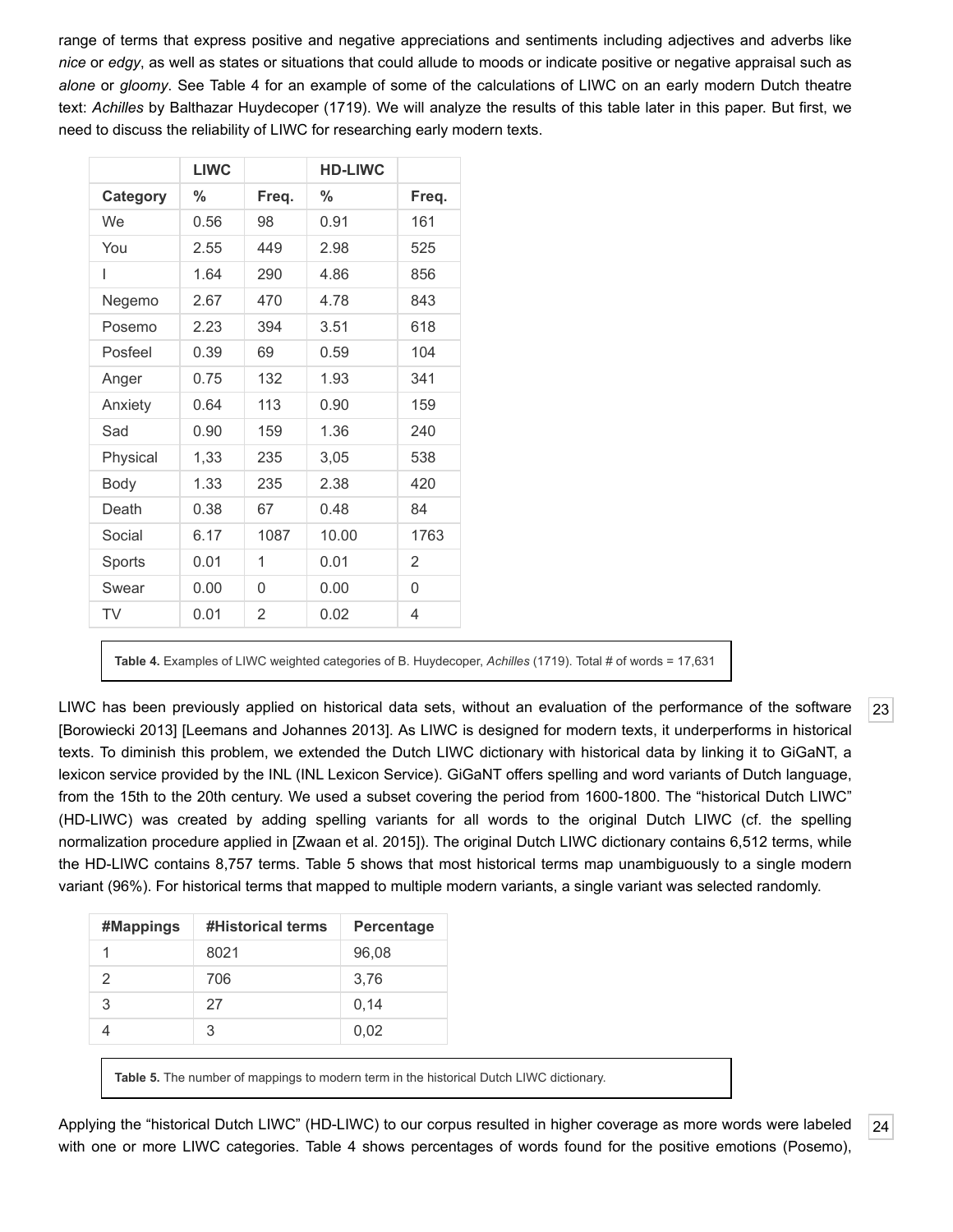Negative emotions (Negemo), and Body categories using the original Dutch LIWC and HD-LIWC in one selected play: *Achilles* by Balthasar Huydecoper (1719). However, the higher percentages achieved by HD-LIWC must be interpreted with care, because our method of developing HD-LIWC introduced noise into the list. We identified three types of noise that were introduced. First, for historical words that map to multiple modern alternatives, one alternative was selected at random. For example, the historical term "vreed" is a spelling variant of both "vrede" (*peace*) and "wreed" (*cruel*). In the historical LIWC, "vreed" only maps to "vrede", the meaning of "vreed" as "wreed" is missed. The second source of noise is caused by the way in which the LexiconService returns spelling variants for verbs. Regardless of the tense of the verb entered, the LexiconService returns spelling variants in all tenses. This means that LIWC categories Present and Past are unreliable and should not be used. The third source of noise is introduced by inconsistencies in GiGaNT/the LexiconService. For example, the term "gehoond" (*mocked*) is retrieved as a spelling variant of "gezond" (*healthy*) and counted in the LIWC category Body, where it obviously does not belong.

### **3.2. WordNetAffect**

<span id="page-6-0"></span>As an experiment, we also compiled another emotion wordlist for Dutch based on the English resource WordNetAffect [\[Strapparava and Valitutti 2004\]](#page-17-7). WordNetAffect is built as an extra layer on the Princeton WordNet [[Fellbaum 1998\]](#page-16-16) semi-automatically labeling each set of synonyms with a so-called affect type (such as mood, trait, emotion, behavior, etc.). Part of these synsets is additionally labeled with a set of fine-grained emotion classes such as anger, fear, disgust, etc. We transferred these labels from the Princeton WordNet to the Dutch WordNet [[Vossen et al. 2008\]](#page-17-15) using the equivalent links between the two WordNets. We then selected the words labeled with the affect type "emotion" and expanded the set with historic variants adopting the same strategy as followed for the historical version of LIWC. For the tests presented in this paper we did not take into consideration the fine-grained emotion classification.

<span id="page-6-1"></span>[26](#page-6-1) The result in numbers are presented in Table 6. As this resource is automatically generated it includes also incorrect labels or omissions mainly due to erroneous or missing equivalent links or even to the fact that the original English resource has been built also in a partly automatic way.

| <b>Dutch WNAffect</b> | <b>Flectional variants</b> | <b>Historical variants</b> |
|-----------------------|----------------------------|----------------------------|
| 2315                  | 5215                       | 15618                      |

**Table 6.** The number entries Dutch D-WNaffect (modern and historical)

# **4. Comparing HEEM with D-LIWC and D-WNAffect**

<span id="page-6-2"></span>In this section, we will present a quantitative comparison between HEEM annotations and the four wordlists: the Dutch version of LIWC (D-LIWC), the historical Dutch version of LIWC (HD-LIWC), the Dutch version of WordNetAffect (D-WNAffect) and the historical Dutch version of WordNetAffet (HD-WNAffect). To be able to perform the comparisons, we merged the LIWC classes 'posemo' and 'negemo' into one single class 'emotion' and compared the result with the HEEM emotion classes. Additionally, we compared the LIWC class 'Body' with the HEEM class 'Lichaamsdeel' (Emotion related Body part).

<span id="page-6-3"></span>The results in absolute numbers can be seen in Table 7. The numbers of HEEM entities differ considerably from the numbers identified by both D-LIWC and HD-LIWC, which is caused by the broad definition of the LIWC categories of emotions and body related terms compared to the corresponding HEEM classes. We also see that HD-LIWC has higher coverage than LIWC.

|                   | <b>HEEM</b> | <b>D-LIWC</b> | <b>HD-LIWC</b> | D-WNAffect               | <b>HD-WNAffect</b>       |
|-------------------|-------------|---------------|----------------|--------------------------|--------------------------|
| <b>Emotions</b>   | 3730        | 11550         | 22349          | 9694                     | 17948                    |
| <b>Body parts</b> | 826         | 3369          | 6714           | $\overline{\phantom{0}}$ | $\overline{\phantom{a}}$ |

**Table 7.** Number of entities found in the 29 HEEM texts

[25](#page-6-0)

[27](#page-6-2)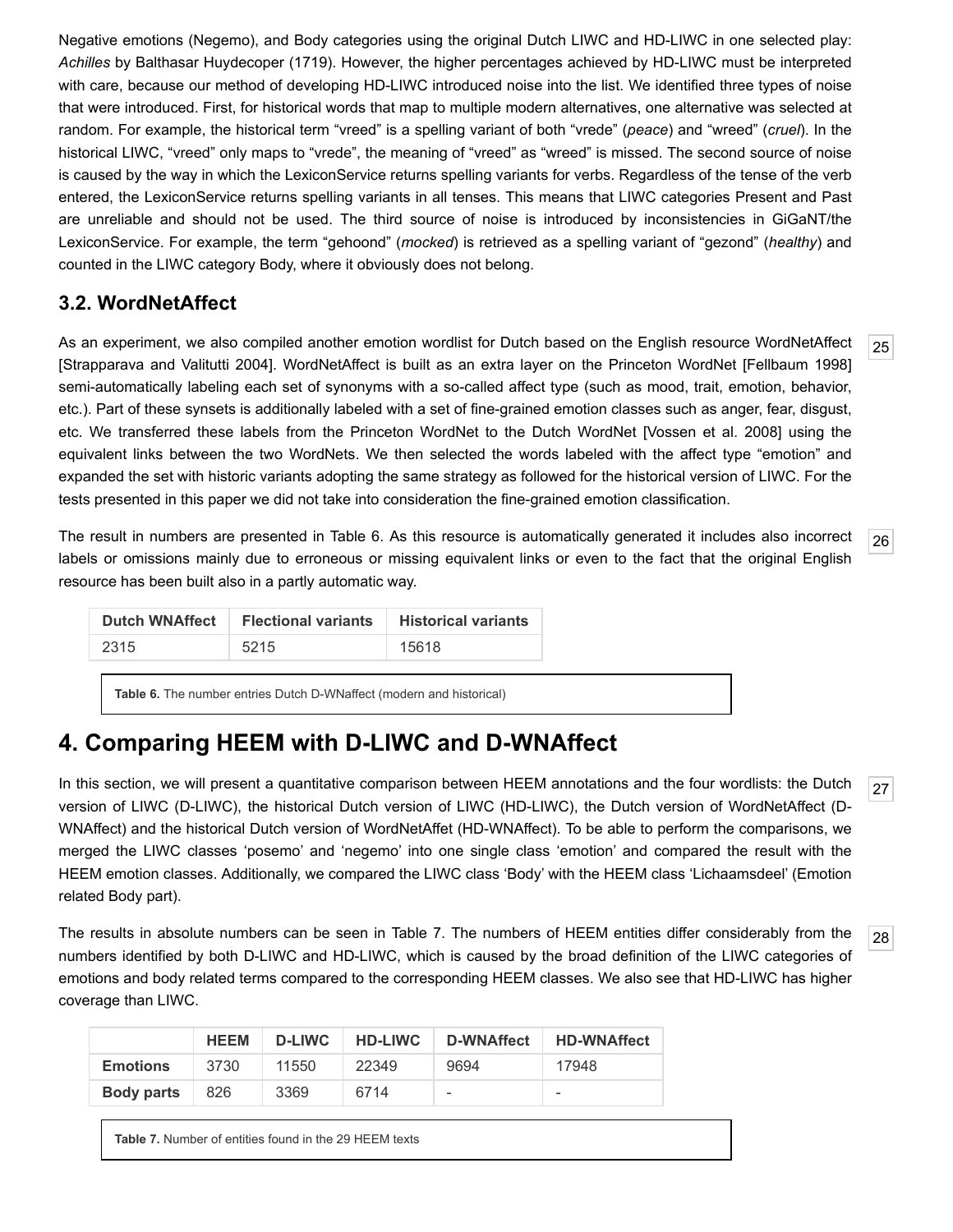|                   |           | <b>LIWC</b> | <b>HD-LIWC</b> | <b>D-WNAffect</b> | <b>HD-WNAffect</b>       |
|-------------------|-----------|-------------|----------------|-------------------|--------------------------|
| <b>Emotions</b>   | precision | 0.13        | 0.10           | 0.19              | 0.13                     |
|                   | recall    | 0.41        | 0.60           | 0.49              | 0.64                     |
|                   | F-measure | 0.20        | 0.17           | 0.27              | 0.22                     |
| <b>Body parts</b> | precision | 0.11        | 0.74           |                   | -                        |
|                   | recall    | 0.44        | 0.60           |                   | $\overline{\phantom{0}}$ |
|                   | F-measure |             |                |                   |                          |
|                   |           |             |                |                   |                          |

**Table 8.** Precision and recall of HD-LIWC and D-LIWC on HEEM

<span id="page-7-1"></span>[29](#page-7-1) We established the precision of D-LIWC in finding emotions and body parts when compared to the manual annotations of HEEM. Here precision indicates how many entities found by D-LIWC and HD-LIWC are also identified as emotions or body parts by HEEM. Table 8 shows that only 13,5% and 10.1% of the words identified as emotions by D-LIWC and HD-LIWC, respectively, are labeled as emotions by HEEM. Likewise, only 10.9% and 7.4% of the body terms identified by D-LIWC and HD-LIWC are listed by HEEM as emotion related body parts.

<span id="page-7-2"></span>[30](#page-7-2) The low precision score is illustrative for the difference between sentiment mining (LIWC), which returns a wide variety of opinions and affective expressions and the manual expert annotations according to the model developed for HEEM, which is very precise and more restrictive in its identification of emotion words and terms for body parts involved in the embodiment and expression of emotions.

<span id="page-7-3"></span>[31](#page-7-3) Recall scores measure how many words have not been found by D-LIWC and HD-LIWC when compared to HEEM. The score of 60,2% for the recall on emotions implies that still 40% of the emotion words in the 29 plays were not found by the historicized LIWC. HD-LIWC gives higher recall than the D-LIWC but its lower precision scores uncover that the noise introduced by the extra words is substantial.

[32](#page-7-0)

### **4.1. Emotions or sentiments**

<span id="page-7-0"></span>The tables 9, 10 and 11 present correctly found, and missed emotion words, and words that HD-LIWC counts, but HEEM ignores. These lists provide insight into the way HEEM works in comparison to D-LIWC and HD-LIWC. Table 9 shows the most frequent words correctly found by HD-LIWC. The words in bold such as "vreezen" (*fear)*, "vreugd" (*joy*) and "spyt" (*reget*) are historical variants of emotion words that are correctly found by HD-LIWC, and that are missed by D-LIWC. Table 10 shows the most frequent words that are still missed by HD-LIWC. Many words such as "gramschap" (*anger*), "toorn" (*anger*) "min" (*love*), "minnen" (*to love*), and "mededogen" (*compassion*) are archaic emotion words that are no longer in everyday use or even obsolete. These words are not included in the HD-LIWC as they are not variants of contemporaneous words with an affective meaning. It also shows that some historical form variants are still lacking in HD-LIWC (e.g. "jalouzij" (*envy*), "lijefd" (*love*), "liefd" (*love*), "haaten" (*hate*) etc.) although their modern counterparts (i.e. "jaloezie", "liefde" and "haten") are present in D-LIWC.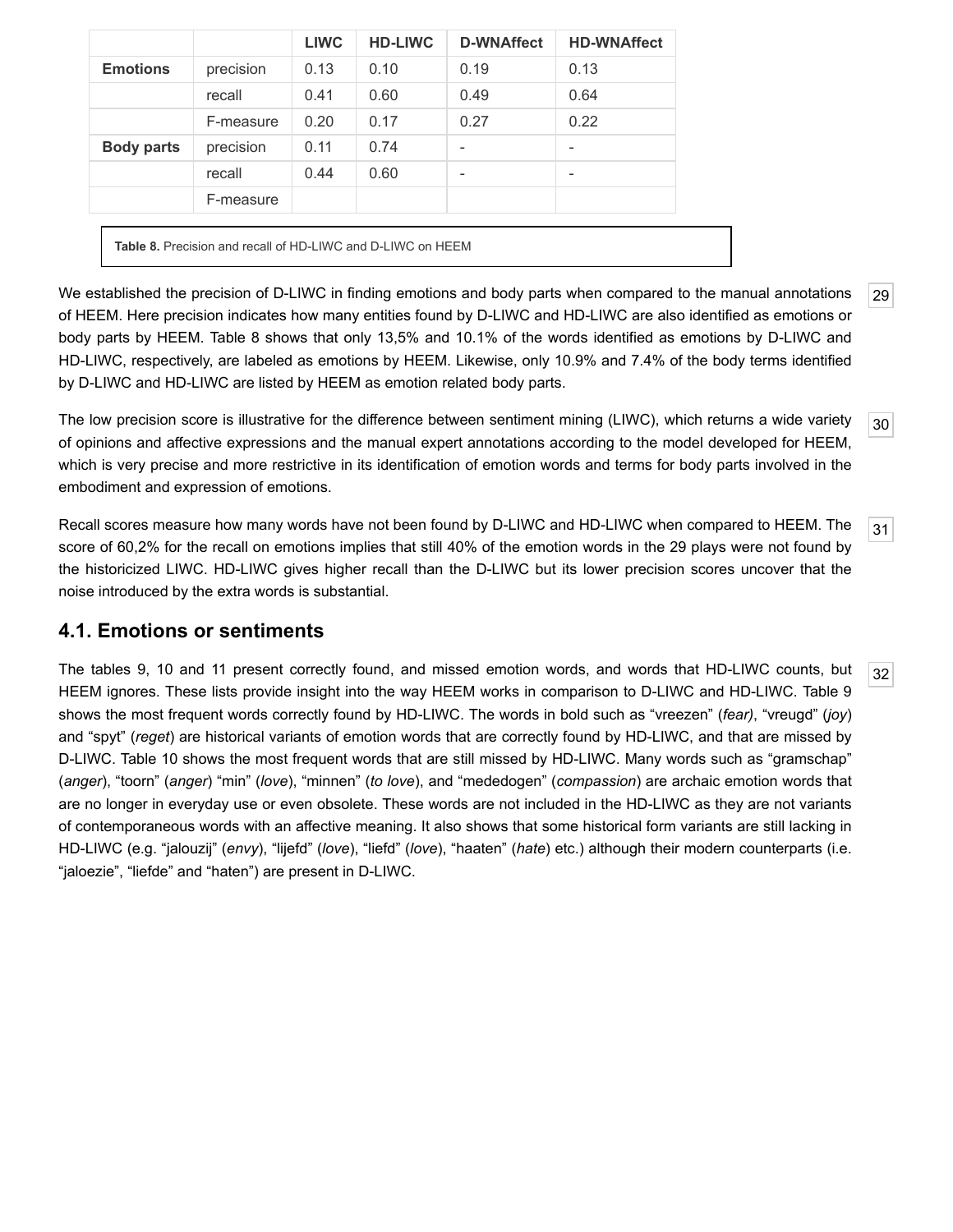| liefde     | love                   | 160 |
|------------|------------------------|-----|
| vrees      | fear                   | 128 |
| haat       | hate                   | 94  |
| hoop       | hope                   | 91  |
| wraak      | revenge                | 72  |
| vreugd     | joy                    | 71  |
| verdriet   | sadness                | 58  |
| schrik     | fear/shock             | 56  |
| vreezen    | fear                   | 52  |
| wanhoop    | despair                | 45  |
| eer        | honour                 | 42  |
| geluk      | happiness              | 39  |
| vreugde    | joy                    | 37  |
| spyt       | remorse                | 36  |
| droefheid  | sadness                | 31  |
| wraeck     | revenge                | 30  |
| vreest     | fears                  | 26  |
| woede      | anger                  | 26  |
| trouw      | fidelity               | 25  |
| angst      | fear                   | 23  |
| lust       | desire                 | 22  |
| bemint     | loves                  | 21  |
| haet       | hate                   | 21  |
| bang       | afraid/fear            | 19  |
| vreugt     | joy                    | 18  |
| vreesen    | fear                   | 18  |
| verlangen  | desire/longing         | 18  |
| beminnen   | love                   | 18  |
| schrick    | fear                   | 17  |
| gelukkig   | happiness              | 17  |
| rouw       | grief/feeling of loss  | 16  |
| blydschap  | joy                    | 15  |
| wrock      | spitefulness           | 14  |
| genoegen   | satisfaction/happiness | 13  |
| vermaak    | joy                    | 12  |
| spijt      | regret                 | 12  |
| wraakzucht | revengefulness         | 11  |
| vreeze     | fear                   | 11  |

**Table 9.** Words correctly found by HD-LIWC. Words in bold are historical variants of emotion words that are missed by D-LIWC, but that are correctly found by HD-LIWC.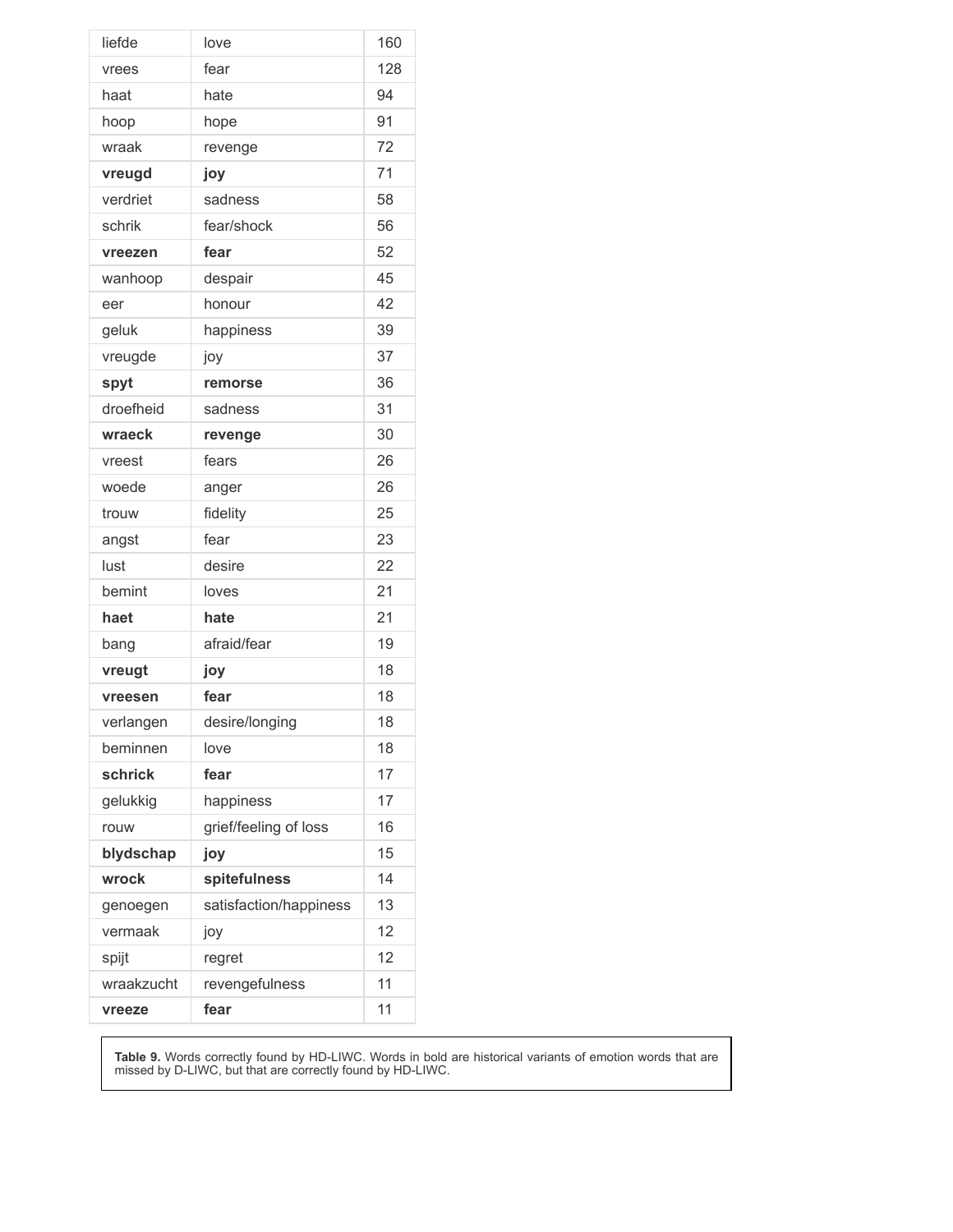| min         | love       | 128 |
|-------------|------------|-----|
| smart       | grief      | 98  |
| gramschap   | anger      | 60  |
| toorn       | anger      | 30  |
| minnen      | love       | 27  |
| liefd       | love       | 26  |
| mint        | love       | 24  |
| minne       | love       | 21  |
| droeve      | grief      | 19  |
| mededoogen  | compassion | 15  |
| smert       | grief      | 14  |
| tooren      | anger      | 14  |
| begeert     | desire     | 11  |
| haaten      | hate       | 11  |
| jalouzy     | envy       | 11  |
| verbaast    | wonder     | 10  |
| achterdocht | fear       | 9   |
| bevreest    | fear       | 9   |
| schroomen   | shame      | 9   |
| verschrikt  | fear       | 9   |
| begeeren    | desire     | 8   |
| lijefd      | love       | 8   |
| smarte      | grief      | 8   |
| verblyd     | joy        | 7   |

**Table 10.** Words missed by HD-LIWC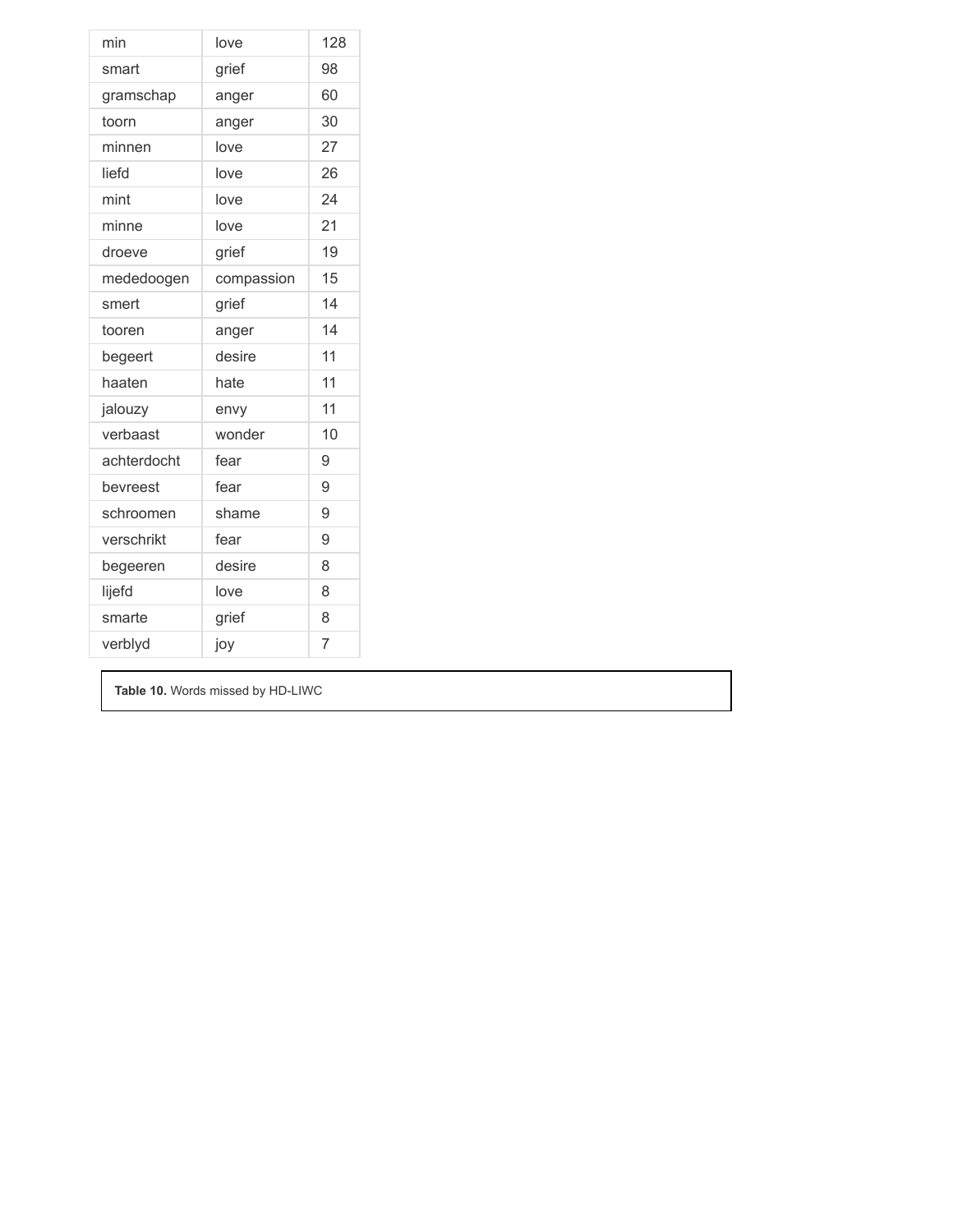| moet   | must/courage   | 767 |
|--------|----------------|-----|
| eer    | before/honour  | 568 |
| alleen | alone          | 381 |
| groot  | large          | 241 |
| vry    | free           | 218 |
| goed   | good           | 195 |
| ernst  | seriousness    | 160 |
| wij    | we             | 160 |
| deugd  | virtue         | 152 |
| gaet   | to go          | 150 |
| lieve  | dear           | 147 |
| hoop   | hope           | 146 |
| ryk    | rich           | 141 |
| hemel  | heaven         | 134 |
| nood   | need           | 134 |
| gunst  | grace/goodwill | 131 |
| beter  | better         | 129 |
| moed   | courage        | 129 |
| lief   | dear           | 128 |
| held   | heroe          | 125 |
| best   | best           | 124 |
| straf  | punishment     | 123 |
| vyand  | enemy          | 123 |
| lust   | lust           | 119 |
| trouw  | faithful       | 115 |

**Table 11.** Words found by HD-LIWC, ignored by HEEM

<span id="page-10-0"></span>Table 11 constains the words that are found by HD-LIWC, but are ignored by HEEM. It includes words such as "goed" (*good*), "ryk" (*rich*), "held" (*hero*) which are appraisals and judgments rather than emotions in the stricter sense. In HEEM only descriptions of emotions as defined by Scherer (see paragraph IV) are annotated while LIWC includes all kinds of sentiment words including emotions, attitudes, appraisals and beliefs as well as concepts that are strongly associated with positive or negative feelings such as "hemel" (*heaven*) or "straf" (*punishment*).

<span id="page-10-1"></span>A second set of highly frequent errors comes from incorrectly found form variants. The verb form "moet" (*must*) and the adverb "eer" (*before*) are wrongly considered as historic form variants of the noun "moed" (*courage*) and the noun "eer" (*honor*), respectively. It seems worth trying to solve these confusions by filtering on part-of-speech, but this is currently not an option as well-performing NLP tools are not yet available for historical Dutch.

<span id="page-10-2"></span>Finally, LIWC does not take into account polysemy or context. LIWC overestimates the sentiment value of texts since it classifies ambiguous words like "alleen" (*alone*) and "vry" (*free*) as negemo and posemo, and lists "social" pronouns such as "we" as positive sentiments. The polysemous noun "hoop" has an affective meaning (*hope*) and a non-affective meaning (*heap*). The theater texts include both usages as in "van alle hoop ontbloot" (*deprived from all hope*) and "een hoop geboeyde slaven" (*a lot of chained slaves*). In HEEM the former usage is annotated as an emotion and the latter is not, whereas LIWC is not able to distinguish between them. Likewise, we can see that a word like "lust" (*desire*) appears both on the list of correctly found words (cf. Table 9) and on that of the incorrectly found words (cf. Table 11). It will therefore be difficult to achieve high scores with a word counting method like LIWC on an early modern literary corpus.

[33](#page-10-0)

[34](#page-10-1)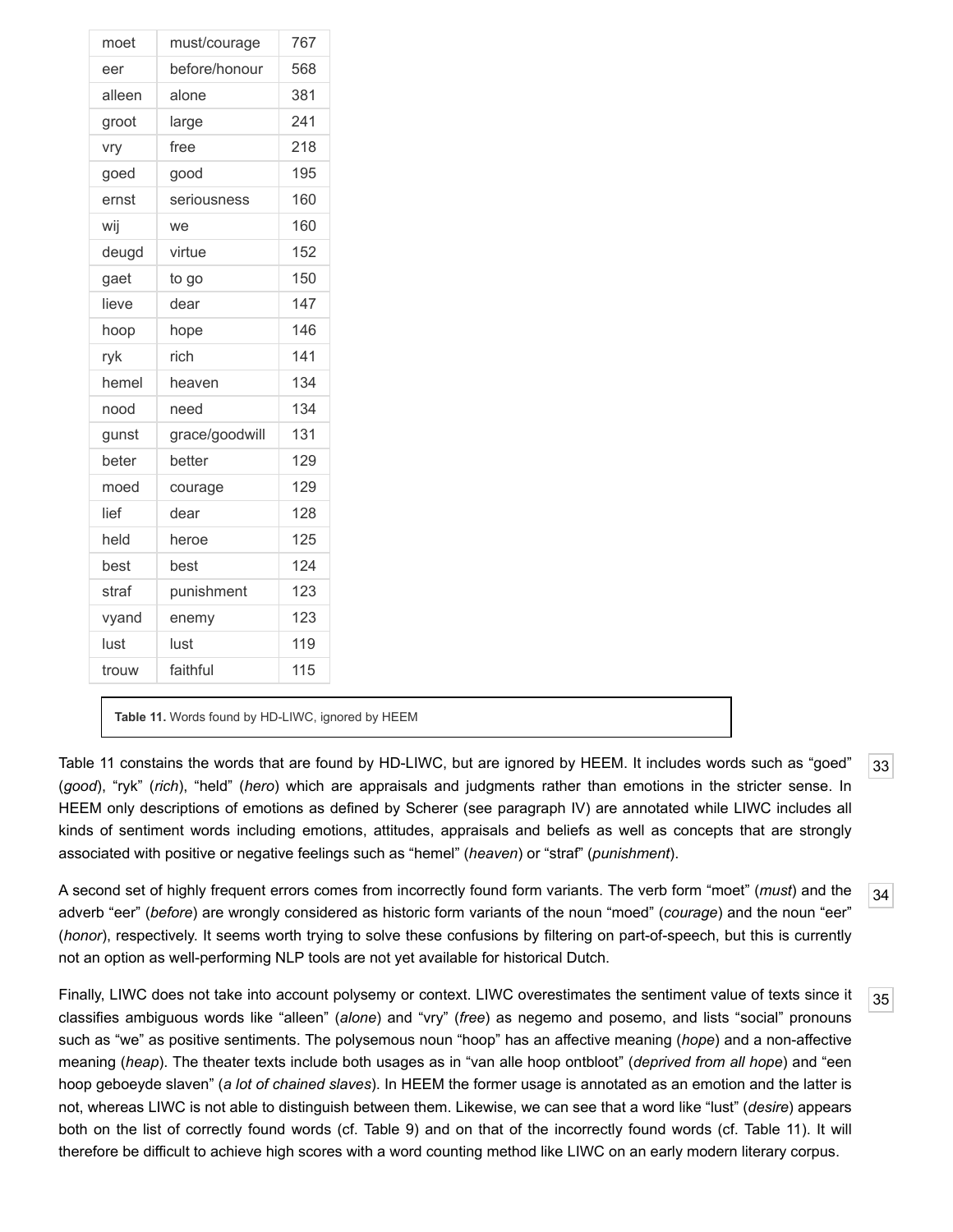## **4.2. Bodies and physical states**

<span id="page-11-0"></span>The LIWC category "Physical" will return body parts such as *hands*, *eyes*, *womb* or *ears*, and bodily processes or reactions such as *trembling*, *bleeding* or *blushing*, but also general physical states such as *awake*, *sleepy*, *wounded*, or illnesses (*anorexia*, *angina*, *AIDS*), and even loosely related body words such as *alcohol*, *bathroom*, *bathrobe*, *cook*, *kitchen* and *dishes*. HD-LIWC even broadens this category including words like "schoon", which can mean *clean* and *beautiful*, but in early modern Dutch is in many cases used for *however* ("(of)schoon"). Also, the indicated problem that HD-LIWC introduces noise in spelling variants in verb tenses, is visible in the returns HD-LIWC gives on the historical corpus. One of the words with the highest recall rates in the category physical is *was*. This past tense of the verb to be, is indicated as physical since LexiconService has *was* listed as a verbal conjugation of "washing". The broad range of the LIWC category Physical, and the noise created by HD-LIWC therefore renders this category as not very indicative for research into physical states or reactions to emotions.

<span id="page-11-1"></span>The LIWC category Body is more precise and concise (400 words) than Physical (648 words). But again, noise is introduced by HD-LIWC. "zich" (*his*) is indicated as a body term, as a spelling variant of *sight* ("zicht"), just as "vry" (*free*), as a conjugation of "vrijen" (*making love*), "tien" as a variant of "teen" (*toe*), and "arme" (*poor*) as spelling variant of "arm" (*arm*). Altogether 25% of the indicated body terms is incorrect. Although this is a high percentage, it is quite easy to correct, since the same noise words keep coming back and their percentage is quite high (of the 25% of noise 75% is caused by the word "zich").<sup>[4]</sup> For future use HD-LIWC could be cleared of these easily traceable mistakes. Apart from these apparent over-interpretations, HD-LIWC indicated many words as body terms that are ambiguous. "Vryen" can mean *to make love*, but in most instances it is an inflection of "vrij" (*free*). As long as LIWC only counts single words, without taking context in consideration, this will remain a problem.

## **5. The performance of heem and hd-liwc in a few practical examples**

<span id="page-11-2"></span>In the last section of this article, we will dive deeper into the texts and provide some examples as to how applying LIWC and HEEM can help us to analyze early modern texts. In Table 4 we presented the (HD)-LIWC analysis of an 18thcentury Dutch tragedy by Balthazar Huydecoper. Table 12 draws a comparison between this tragedy and a comedy from around the same period by Jacob Campo Weyerman.

[36](#page-11-0)

[37](#page-11-1)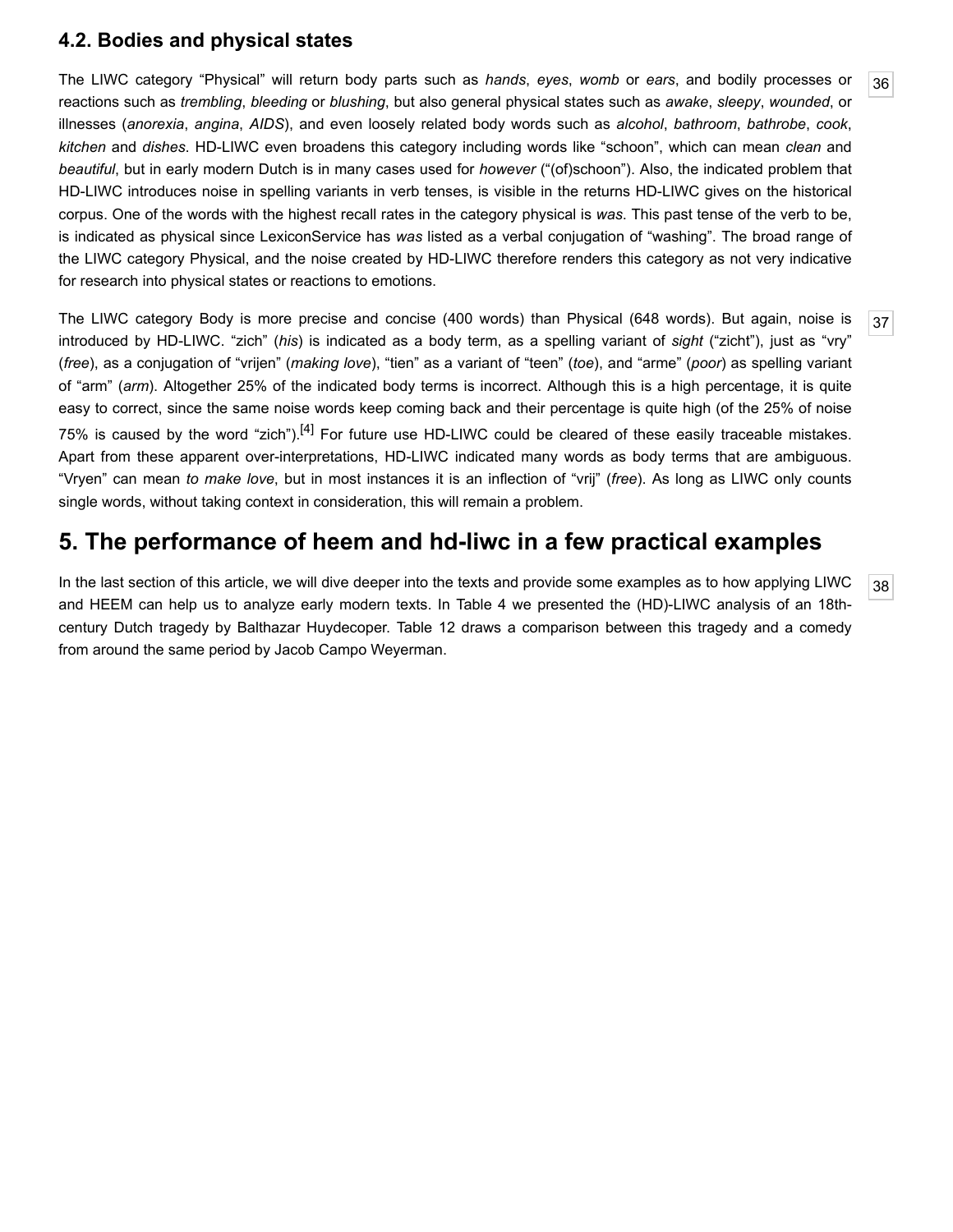| Category  | D-<br><b>LIWC</b><br>$\frac{0}{0}$ | <b>D-LIWC</b><br>Freq. | HD-<br><b>LIWC</b><br>% | <b>HD-LIWC</b><br>Freq. | D-<br><b>LIWC</b><br>$\frac{0}{0}$ | <b>D-LIWC</b><br>Freq. | HD-<br><b>LIWC</b><br>% | <b>HD-LIWC</b><br>Freq. |
|-----------|------------------------------------|------------------------|-------------------------|-------------------------|------------------------------------|------------------------|-------------------------|-------------------------|
| <b>We</b> | 0.56                               | 98                     | 0.91                    | 161                     | 0,30                               | 29                     | 0, 10                   | 45                      |
|           | 1.64                               | 290                    | 4.86                    | 856                     | 1,93                               | 186                    | 3,58                    | 345                     |
| Negemo    | 2.67                               | 470                    | 4.78                    | 843                     | 1,01                               | 97                     | 1,97                    | 190                     |
| Posemo    | 2.23                               | 394                    | 3.51                    | 618                     | 0,90                               | 87                     | 2,06                    | 199                     |
| Posfeel   | 0.39                               | 69                     | 0.59                    | 104                     | 0,29                               | 28                     | 0,66                    | 64                      |
| Anger     | 0.75                               | 132                    | 1.93                    | 341                     | 0,27                               | 26                     | 0,52                    | 50                      |
| Anxiety   | 0.64                               | 113                    | 0.90                    | 159                     | 0,16                               | 15                     | 0,32                    | 31                      |
| Sad       | 0.90                               | 159                    | 1.36                    | 240                     | 0,19                               | 18                     | 0,36                    | 35                      |
| Physical  | 1,33                               | 235                    | 3,05                    | 538                     | 1,37                               | 132                    | 2,73                    | 263                     |
| Body      | 1.33                               | 235                    | 2.38                    | 420                     | 0,70                               | 68                     | 1,39                    | 134                     |
| Death     | 0.38                               | 67                     | 0.48                    | 84                      | 0,23                               | 22                     | 0,34                    | 33                      |
| Social    | 6.17                               | 1087                   | 10.00                   | 1763                    | 4,18                               | 403                    | 4,21                    | 406                     |
| Sports    | 0.01                               | 1                      | 0.01                    | $\overline{2}$          | 0,04                               | $\overline{4}$         | 0,08                    | 8                       |
| Swear     | 0.00                               | $\Omega$               | 0.00                    | $\boldsymbol{0}$        | 0                                  | 0                      | $\mathbf 0$             | 0                       |
| TV        | 0.01                               | $\overline{2}$         | 0.02                    | $\overline{4}$          | 0,18                               | 17                     | 0,19                    | 18                      |

**Table 12.** Comparison of D-LIWC and HD-LIWC analysis of a tragedy (*Achilles* by B. Huydecoper, 1719) and a comedy (*De Hollandsche sinnelykheid* by J.W. Weyerman (1713). Total # words: Huydecoper–17,631; Weyerman-9,647.

<span id="page-12-0"></span>The comparison leads to some interesting observations. Firstly, the comedy seems to be far less joyful than the tragedy as the relative frequency of positive emotions (Posemo) is lower (0.90 / 2.06%) in Weyerman than in Huydecoper (2.23 / 3.51%). Secondly, the tragedy seems to be more emotional over all, whereas the comedy seems to stage less emotional scenes. As expected, emotions like sadness, anger and anxiety are far more dominant in Huydecoper's tragedy. Also, death is addressed more often in the tragedy. Body terms are used less in the comedy - a fact that may be connected to the lower degree of emotional expressions. However, since LIWC does not interconnect these categories (as HEEM does), we cannot verify this hypothesis.

<span id="page-12-1"></span>What puzzled us at first is that exclusive modern-day categories such as TV also returned results in the early modern texts. A check of the dictionary showed us that this is due to the fact that this category also includes words like "vermaak" (*entertainment*), which is a rather common description of being amused in early modern Dutch. We can conclude that (HD)-LIWC shows interesting results when comparing individual texts. Comparing these two texts with the overall results of (HD)-LIWC analysis of 29 Dutch theatre texts, taught us that they follow main trends. Overall, modern categories such as Sports, School and TV return low results (between 0,03 and 0,2% - and most of the 0,2% depended upon the word "vermaak"). The category Swearing is even almost completely absent (0,01%). This can be due to the civilizing zeal of the playhouse (swearing was hardly tolerated on Dutch stages), and to the fact that swear words are cultural and time sensitive. The Dutch are famous for swearing with diseases [[Sanders 1998\]](#page-17-16). As the most threatening diseases change over time, so do the swear words. Religious swear words (e.g. devil, holy) have gone out of fashion.

<span id="page-12-2"></span>Religion does show up as a category of interest for Dutch plays (around 0,70%). This is striking since the Amsterdam theatre did not admit biblical plays on stage, and frankly discouraged play writers from addressing matters religious on stage [\[Leemans and Johannes 2013,](#page-16-6) 267–8]. That early modern plays were meant to arouse and temper the passions is quite clear from the data: both tragedies and comedies show high results for physical and emotional categories: Early modern Dutch comedies present a posemo percentage of 2,7% and a negemo of 1,75%, and tragedies 3,30% posemo and 3,54% negemo. This is overall significantly higher than the average pos/negemo percentages of English language novels (2.67% posemo, 2.09% negemo), or of the New York Times (2.32% posemo, 1.35% negemo). Current social media, however score much higher on the sentiment scale than early modern Dutch drama (LIWC 2015).

[39](#page-12-0)

[40](#page-12-1)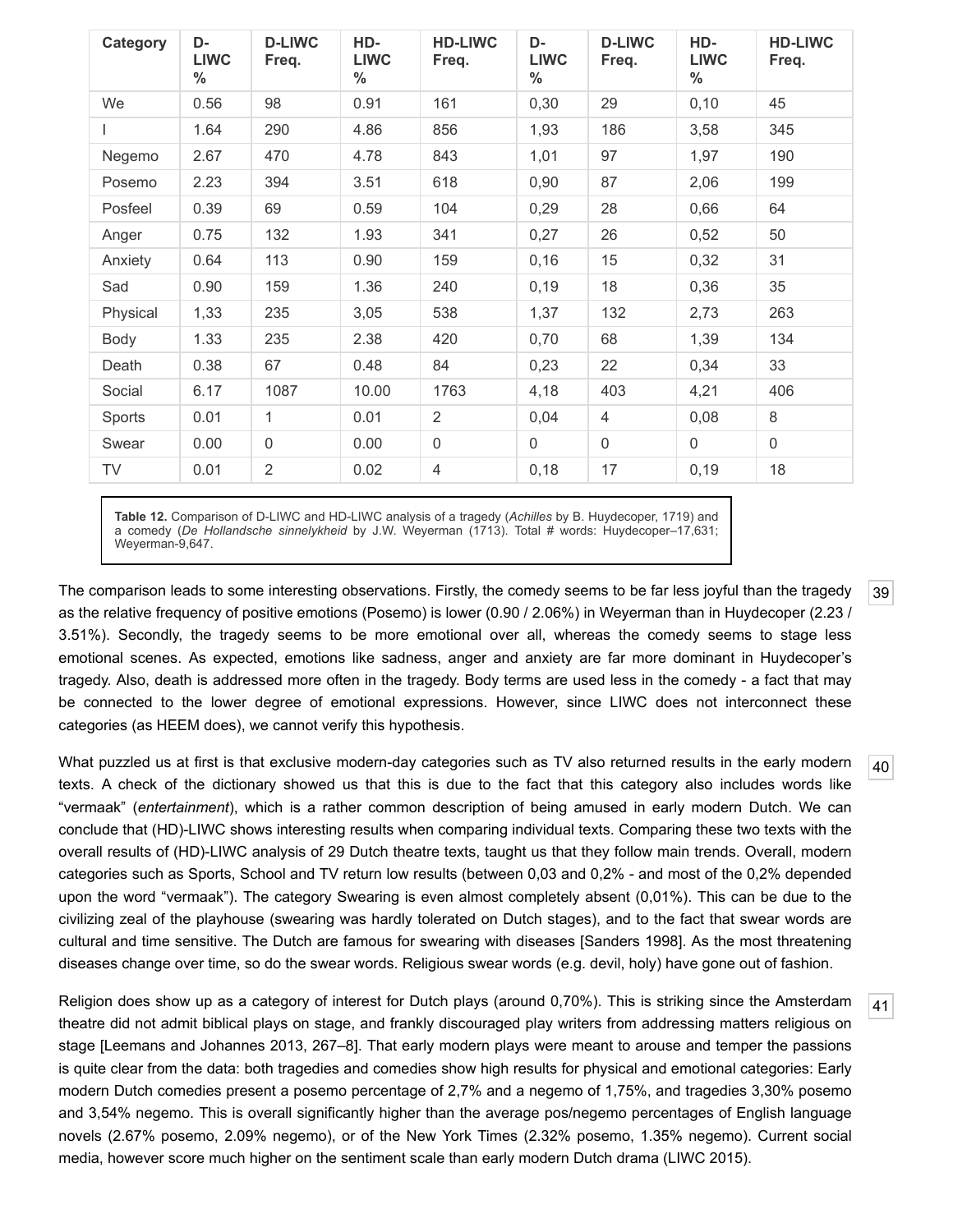<span id="page-13-0"></span>To compare the performance of (HD)-LIWC and HEEM we can also check the results in distinguishing between different genres over 29 Dutch theatre plays. Figure 1 shows that HEEM seems to be better in distinguishing comedies and tragedies. Quite astonishing is the fact that LIWC hardly seems to be able to distinguish between tragedy and comedy on the basis of their sentiments: positive and negative sentiments in both genres score around 50%. HD-LIWC has similar results for tragedies, but finds comedies more positive than negative. According to HEEM tragedies are far more negative than positive, and although HEEM does not seem to find comedies significantly more positive, it does show that in percentage, comedies are much merrier than tragedies.<sup>[\[5\]](#page-16-18)</sup>

|                    | D-LIWC total# words |               | <b>HD-LIWC</b> |               | <b>HEEM</b>   |               |
|--------------------|---------------------|---------------|----------------|---------------|---------------|---------------|
|                    | Total # words       | $\frac{0}{0}$ | Total # words  | $\frac{0}{0}$ | Total # words | $\frac{0}{0}$ |
| <b>Comedy Neg</b>  | 1988                | 46            | 3377           | 39            | 1788          | 54            |
| <b>Comedy Pos</b>  | 2368                | 54            | 5201           | 61            | 1552          | 46            |
| <b>Tragedy Neg</b> | 3811                | 54            | 6967           | 52            | 3702          | 68            |
| <b>Tragedy Pos</b> | 3244                | 46            | 6496           | 48            | 1758          | 32            |

**Table 13.** Comparison of sentiment analysis of 13 comedies and 14 tragedies between D-LIWC, HD-LIWC and HEEM. First columns give total amount of words in texts, second columns % of total for that genre.

<span id="page-13-1"></span>For scholars who work on historical texts HEEM is an interesting tool not only for its preciseness in measuring positive and negative emotions, but even more for its ability to trace the relative dominance of certain emotions in a specific period of time, and the chronological development of "emotions lost and found" [\[Frevert 2011\]](#page-16-19). Moreover, HEEM can analyze where in the body emotions such as wrath are located and how that changes over time (Figure 1). In general, HEEM can trace trends in the locations of emotions in the body, finding for instance the rise of the heart as an important seat for emotions over the early modern period (Figure 2). The data presented in these graphs are the results of the machine learning process that we carried out on the basis of the HEEM model we discussed so far in this article (see for a discussion of the development of the machine learning: [\[Zwaan et al. 2015](#page-17-14)]). We have used the HEEM model to analyze a significant larger set of theatre texts ( $N = 280$ ). The results of this analysis will be presented in a following publication. In the meantime, the HEEM tool is already made available in open access (HEEM-Github).



[42](#page-13-0)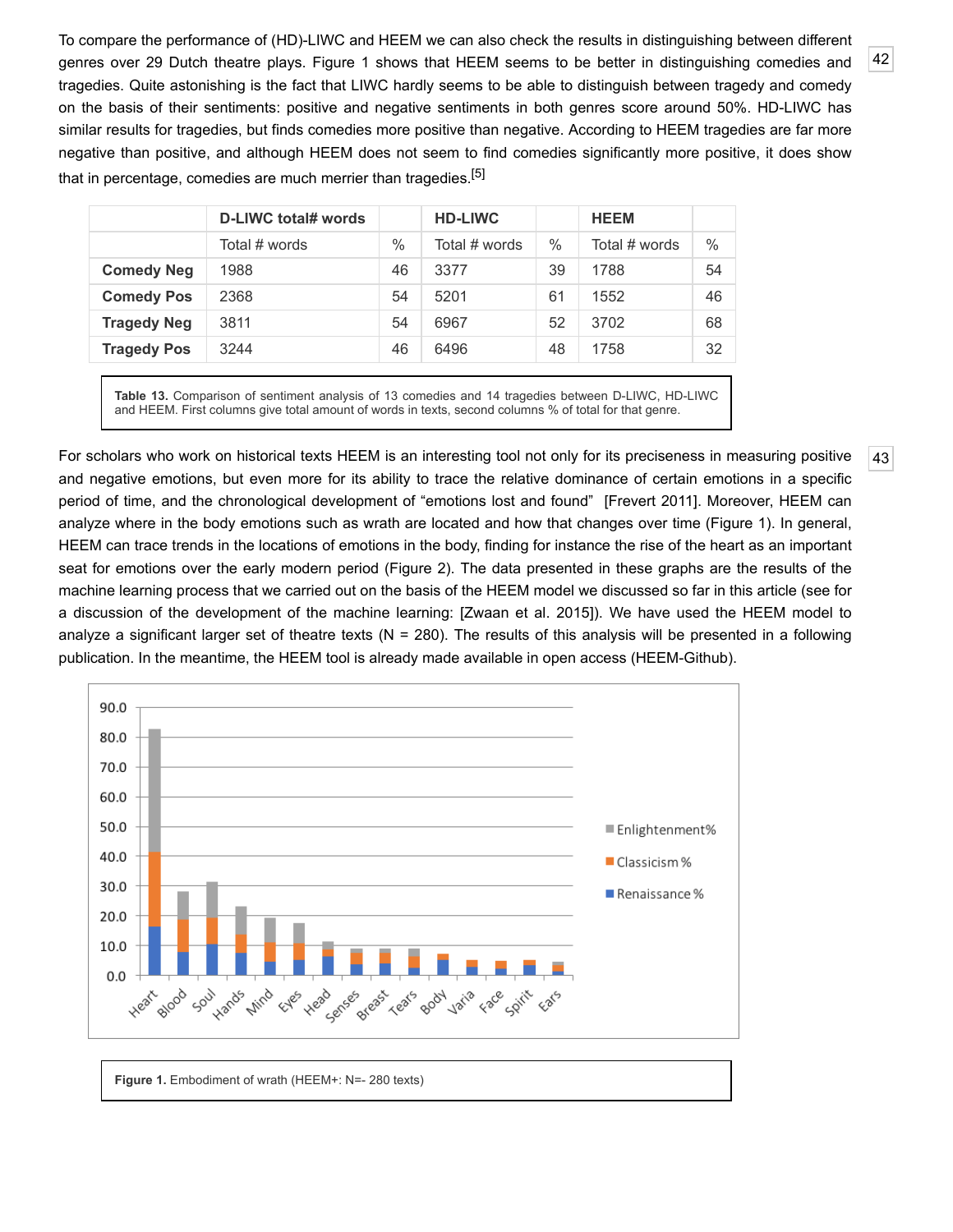

<span id="page-14-0"></span>HEEM and HD-LIWC can also be applied on single plays in order to explore sentiment dynamics over time. Figure 3 presents a visualization of positive and negative sentiments in the course of one Dutch theater play. The 'sentimental' development can be visualized per character and per speaker turn. The visualization shows that the two main male characters (Achilles and Patroclus - blue and red lines) are overall in despair, although Achilles seems to temporarily brighten up by the presence of Brizeïs (orange line).



**Figure 3.** Visualization of positive and negative sentiments (using HEEM) of different characters in 18th century Dutch play: Huydecoper, *Achilles* (1719).

<span id="page-14-1"></span>These single play analysis and visualizations can be of interest for literary historians, e.g. to study the narrative structure of texts, or to compare the plot-sentiment development in different genres. In a follow-up project, we are developing new narrative-driven visualization tools for HEEM [[Zwaan et al. 2016](#page-17-17)].

## **6. Conclusion**

<span id="page-14-2"></span>This article presents a new model for historical emotion mining in Dutch language texts: HEEM. We have described why and how we developed HEEM for the mining of embodied emotions in historical Dutch language texts. We have presented our evaluation data of HEEM development, and compared HEEM performance with the off the shelf

[44](#page-14-0)

[45](#page-14-1)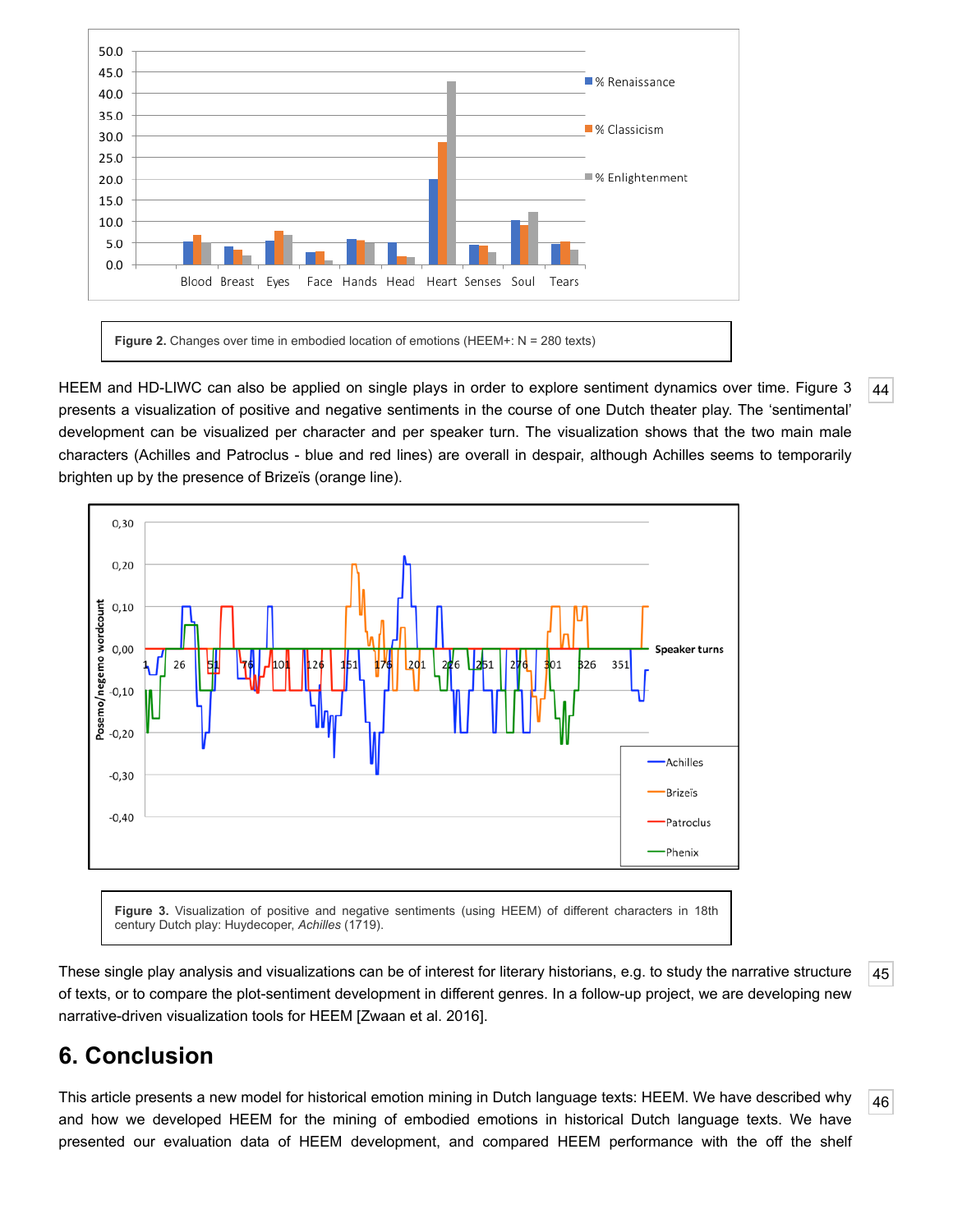sentiment mining tool LIWC, and with a historicized version of Dutch language LIWC.

<span id="page-15-2"></span>We conclude that especially a historicized version of Dutch language LIWC (HD-LIWC) could be apt for sentiment mining in historical texts. Some of the "non-emotion" categories LIWC registers also seem relevant for historical texts (topics such as "death" or "religion", usage of we/I/you), whereas some categories are too time specific to be of any use (TV, sports, school, swearing).

[47](#page-15-2)

<span id="page-15-3"></span>[48](#page-15-3) Overall, LIWC is a text analysis program based on single word recall. Although LIWC offers some classifications of specific emotions, these are biased towards negative emotions (sadness, anger, anxiety). Researchers interested in emotions, as opposed to a larger category of sentiments, seem to be better off with HEEM.

<span id="page-15-4"></span>[49](#page-15-4) HEEM also has a more fine-grained vocabulary for the detection of body terms in historical texts and relating those to emotions. It allows us to map changes in the embodiment of emotions on the Dutch Stage over a long period of time. For the future, improvements could be made to HD-LIWC by developing stricter spelling variants and including part of speech tags, to diminish noise. Together with the Dutch LIWC team, we are exploring possibilities to improve HD-LIWC, and apply it on the Dutch translation of LIWC2015.

<span id="page-15-5"></span>[50](#page-15-5) Combining LIWC and HEEM could bring new perspectives to future research: it could give an indication of the physicality of a text (how many body terms are used in general?) and of the percentage of emotional physicality: what percentage of the physical terms is indicated as emotionally charged?

## **Acknowledgments and Correspondence**

<span id="page-15-6"></span>[51](#page-15-6) This article is based upon the research project "Embodied Emotions", conducted at Vrije Universiteit Amsterdam, Netherlands Escience Centre (Amsterdam), and Meertens Institute (Royal Netherlands Academy of Arts, Amsterdam). The project was set up by ACCESS (Amsterdam Centre for Cross-disciplinary Emotion and Sensory Studies) and funded by the Netherlands Escience Centre, with additional funding by the Nederlab project. The digitized corpus was provided by DBNL (the Digital Library of Dutch Literature). Correspondence to:

Author Name: Inger Leemans Affiliation: Vrije Universiteit Amsterdam, Faculty of Humanities Address: De Boelelaan 1105, 1081 HV Amsterdam Tel: 00-31-20-5987800 Email: i.b.leemans@vu.nl

## **Projects Referenced:**

ACCESS: [http://access-emotionsandsenses.nl](http://access-emotionsandsenses.nl/) Cornetto Project:<http://www2.let.vu.nl/oz/cltl/cornetto/> DBNL (Digital Library of Dutch Literature): [http://www.dbnl.org](http://www.dbnl.org/) ePistolarium: [http://ckcc.huygens.knaw.nl](http://ckcc.huygens.knaw.nl/) INL Lexicon Service: <http://sk.taalbanknederlands.inl.nl/LexiconService/> LIWC2015: [https://liwc.wpengine.com](https://liwc.wpengine.com/) Nederlab: [http://www.nederlab.nl](http://www.nederlab.nl/) HEEM: <https://github.com/NLeSC/HEEM-dataset>

### **Notes**

<span id="page-15-0"></span>[1] FOLIA: <http://proycon.github.io/folia>; KAF: <http://www.cltl.nl/results/software/kafnafannotator/>

<span id="page-15-1"></span>[2] LIWC has been updated and expanded in 2015 (LIWC2015, see [\[Pennebaker et al. 2015\]](#page-17-11)). However, since the Dutch translation of LIWC2015 has not yet been published and integrated in LIWC2015, we have made use of the previous version (LIWC2007)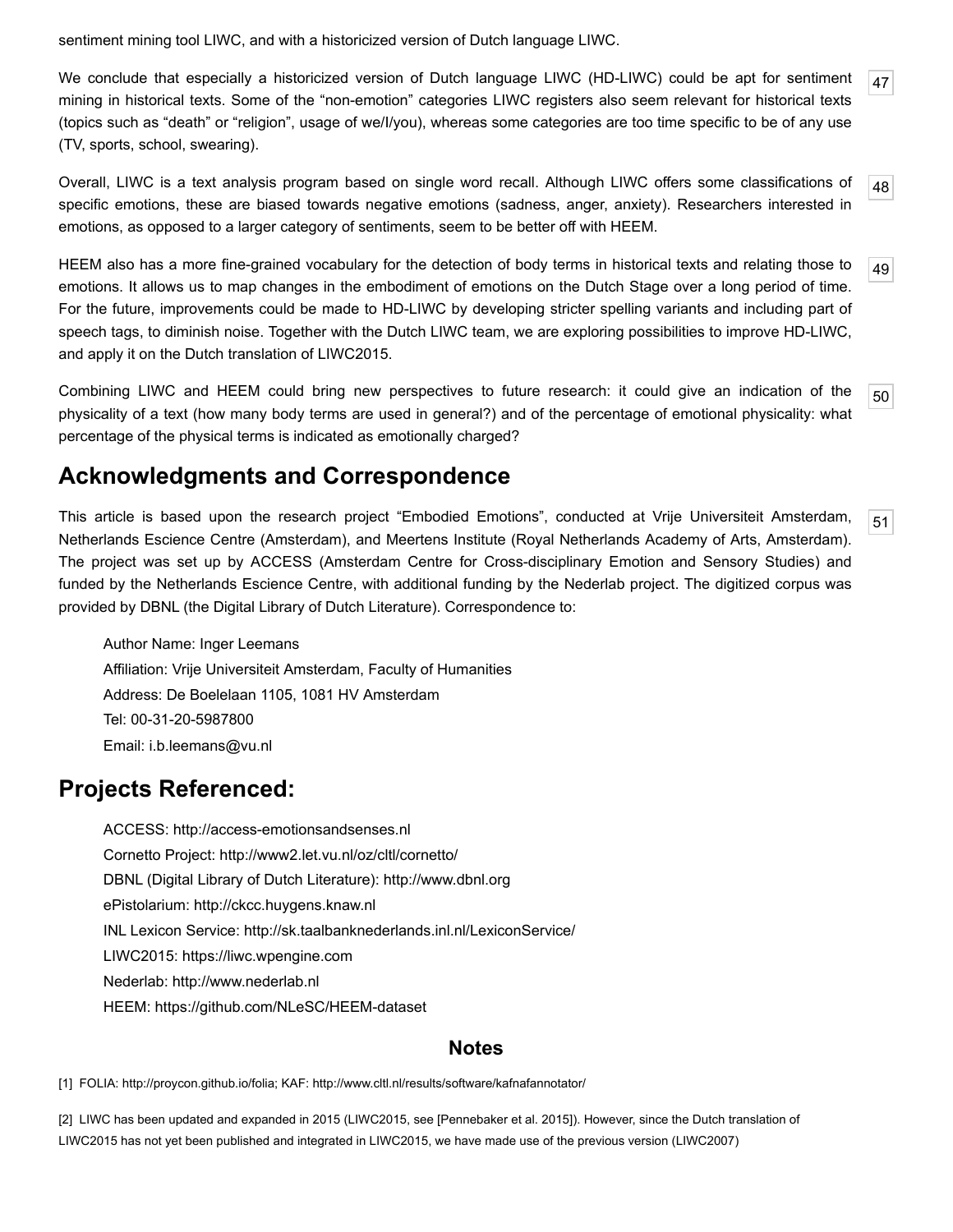<span id="page-16-14"></span>[3] The LIWC output consists of: 1. General descriptor categories (total word count, words per sentence, punctuation etc), 2. Standard linguistic dimensions (percentage of pronouns, articles, etc.), 3. Word categories indicating psychological constructs (e.g., affect, cognition, biological processes), 4. Personal concern categories (e.g., work, home, leisure activities) [[Pennebaker et al. 2001](#page-16-12)]

<span id="page-16-17"></span>[4] Of 420 HD-LIWC indicated body terms in 1 theatre play, 98 were obviously noise: zich (77), gehoond (10), vry (4), hoog (3), hangt (2), schede (2).

<span id="page-16-18"></span>[5] Although HEEM does not have specific categories for positive and negative sentiments, we clustered the emotions in these two categories for this analysis. (see also [\[Zwaan et al. 2015\]](#page-17-14)).

#### **Works Cited**

- <span id="page-16-0"></span>**Baccianella et al. 2010** Baccianella, S., Esuli, A., Sebastiani, F. 2010. "SentiWordNet 3.0: An Enhanced Lexical Resource for Sentiment Analysis and Opinion Mining", *LREC*.
- <span id="page-16-3"></span>**Boddice 2014** Boddice, Rob. 2014. "The Affective Turn: Historicising the Emotions." In: C. Tileaga & J. Byford (eds.), *Psychology and History: Interdisciplinary Explorations*. New York: Cambridge UP, 147–65.
- <span id="page-16-15"></span>**Borowiecki 2013** Borowiecki, Karol Jan. 2013. "How Are You, My Dearest Mozart? Well-Being and Creativity of Three Famous Composers Based on Their Letters." *Discussion Papers of Business and Economics* 20. Univ. Southern Denmark. [https://ideas.repec.org/p/hhs/sdueko/2013\\_020.html](https://ideas.repec.org/p/hhs/sdueko/2013_020.html).
- <span id="page-16-11"></span>**Braake and Fokkens 2015** Braake, S. ter, & A. Fokkens, 2015. "How to Make it in History. Working Towards a Methodology of Canon Research with Digital Methods", *Proceedings of the first Conference on Biographical Data in a Digital World 2015*.
- <span id="page-16-10"></span>**Dalen-Oskam 2013** Dalen-Oskam K.H. van 2013. "Names in novels: an experiment in computational stylistics". *LLC: The journal of digital scholarship in the Humanities* 28, 2 (June), 359-370.
- <span id="page-16-7"></span>**Dixon 2003** Dixon, T. 2003. *From Passions to Emotions : The Creation of a Secular Psychological Category*. Cambridge etc: Cambridge University Press.
- <span id="page-16-8"></span>**Eijnatten et al. 2014** Eijnatten, J. van, Verheul, J. & Pieters, T. 2014. "TS Tools: Using Texcavator to Map Public Discourse". *TS: Tijdschrift voor Tijdschriftstudies* (35), 59-65.

<span id="page-16-16"></span>**Fellbaum 1998** Fellbaum, Chr. 1998 *WordNet: An Electronic Lexical Database*. Cambridge: MIT press.

- <span id="page-16-19"></span>**Frevert 2011** Frevert, U. 2011. *Emotions in History: Lost and Found*. Central European University Press.
- <span id="page-16-2"></span>**Frevert 2014** Frevert, U. 2014. "Emotional Knowledge: Modern Developments." In *Emotional Lexicons: Continuity and Change in the Vocabulary of Feeling 1700-2000*, edited by Ute Frevert and Monique Scheer, 230–59. Oxford: Oxford University Press.
- **Frevert et al. 2014** Frevert, Ute, Monique Scheer, Anne Schmidt, Pascal Eitler, Bettina Hitzer, Nina Verheyen, Benno Gammerl, Christian Bailey, and Margrit Pernau. 2014. *Emotional Lexicons: Continuity and Change in the Vocabulary of Feeling 1700-2000*. Oxford: Oxford University Press.
- <span id="page-16-13"></span>**Kahn et al. 2007** Kahn, J. H., Tobin, R.M., Massey, A. E., & Anderson, J. A. 2007. "Measuring emotional expression with the linguistic inquire and word count". *American Journal of Psychology*, 120: 263–86.
- <span id="page-16-5"></span>**Leemans 2017** Leemans, I., 2017. "Large data set mining", in: S. Broomhall (ed.), *Early Modern Emotions: An Introduction*. NY/ Abingdon: Routledge, 27-30.
- <span id="page-16-6"></span>**Leemans and Johannes 2013** Leemans, I. & Johannes, G.-J. 2013. *Worm En Donder. Geschiedenis van de Nederlandse Literatuur 1700-1800: De Republiek*. Amsterdam: Uitgeverij Bert Bakker.
- <span id="page-16-1"></span>**Liu 2015** Liu, B. 2015. *Sentiment Analysis: mining sentiments, opinions, and emotions*. Cambridge UP
- <span id="page-16-4"></span>**Matt and Stearns 2013** Matt, S.J & Stearns, P. (eds.). 2013. *Doing Emotions History*. University of Illinois Press.
- <span id="page-16-9"></span>**Pander Maat et al. 2014** Pander Maat, H., R. Kraf, A. van den Bosch, et al. 2014. "T-Scan: a new tool for analyzing Dutch text", *Computational Linguistics in the Netherlands Journa*l 4 53-74
- <span id="page-16-12"></span>**Pennebaker et al. 2001** Pennebaker, J.W., Francis, M.E., & Booth, R.J. 2001. *Linguistic Inquiry and Word Count: LIWC2001*. Mahwah, NJ: Erlbaum Publishers.